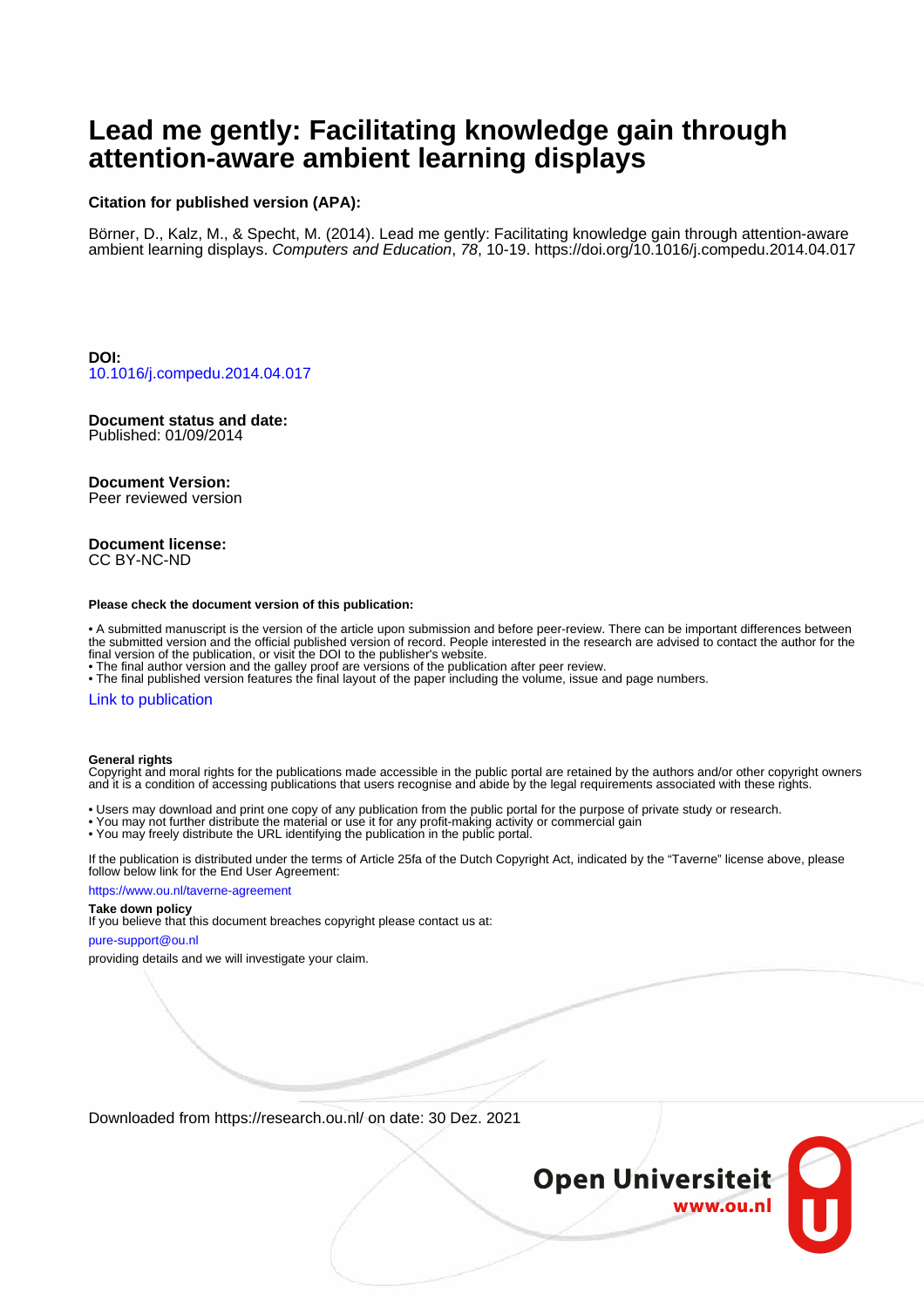**Abstract:** This empirical study reports an intervention to investigate identified research challenges on the evaluation and use of ambient displays in a learning context with the objective to gain insights into the interplay between display design, user attention, and knowledge acquisition. The main research questions were whether an attention-aware display design can capture the user's focus of attention and whether this has an influence on the knowledge gain. A display prototype corresponding to the main ambient display characteristics was designed, applied in a controlled authentic setting, and evaluated accordingly. The prototype presented information and guidelines for first responders in emergency situations, especially in cases of cardiac arrest. The prototype was enhanced with a custom-built sensor to measure user attention and trigger interruptive notifications. The study was conducted among 52 employees working at a university campus. Using an experimental research design, a treatment group exposed to an attentionaware display design was compared to a control group. The results provide evidence that such a display design can attract and retain attention in such a way that the acquisition of knowledge (i.e. the comprehension of the presented information) is effectively facilitated.

**Keywords:** ambient learning displays; empirical study; ubiquitous learning support; knowledge acquisition; user attention

#### **1. Introduction**

The concept of ambient learning displays is the author's approach to design and implement ambient displays in a learning context (Börner, Kalz, & Specht, 2013a). The idea is to provide situated support of learning scenarios in ubiquitous learning environments by enabling learners to view, access, and interact with contextualised digital content presented in an ambient way (Börner, Kalz, & Specht, 2011). This empirical study is the second in the research and development of ambient learning displays. A first empirical study evaluated the effect of different ambient display designs to initiate learning in an environmental education context (Börner, Kalz, & Specht, 2013b). Based on the design dimensions identified by Pousman & Stasko (2006) in their taxonomy of ambient information systems, the designs were varied on their level of notification and their representational fidelity. The notification level depicts the degree of user interruption ranging from change blind to interruptive. The representational fidelity describes how the data is encoded from indexical to symbolic representations. The hypothesis that using a design with interruptive notification and symbolic representation results in significantly larger learning outcome (comprised of awareness, confidence, knowledge, concern, and attitude) could not be supported. The group exposed to this design still had the largest learning outcome after all and indicated that the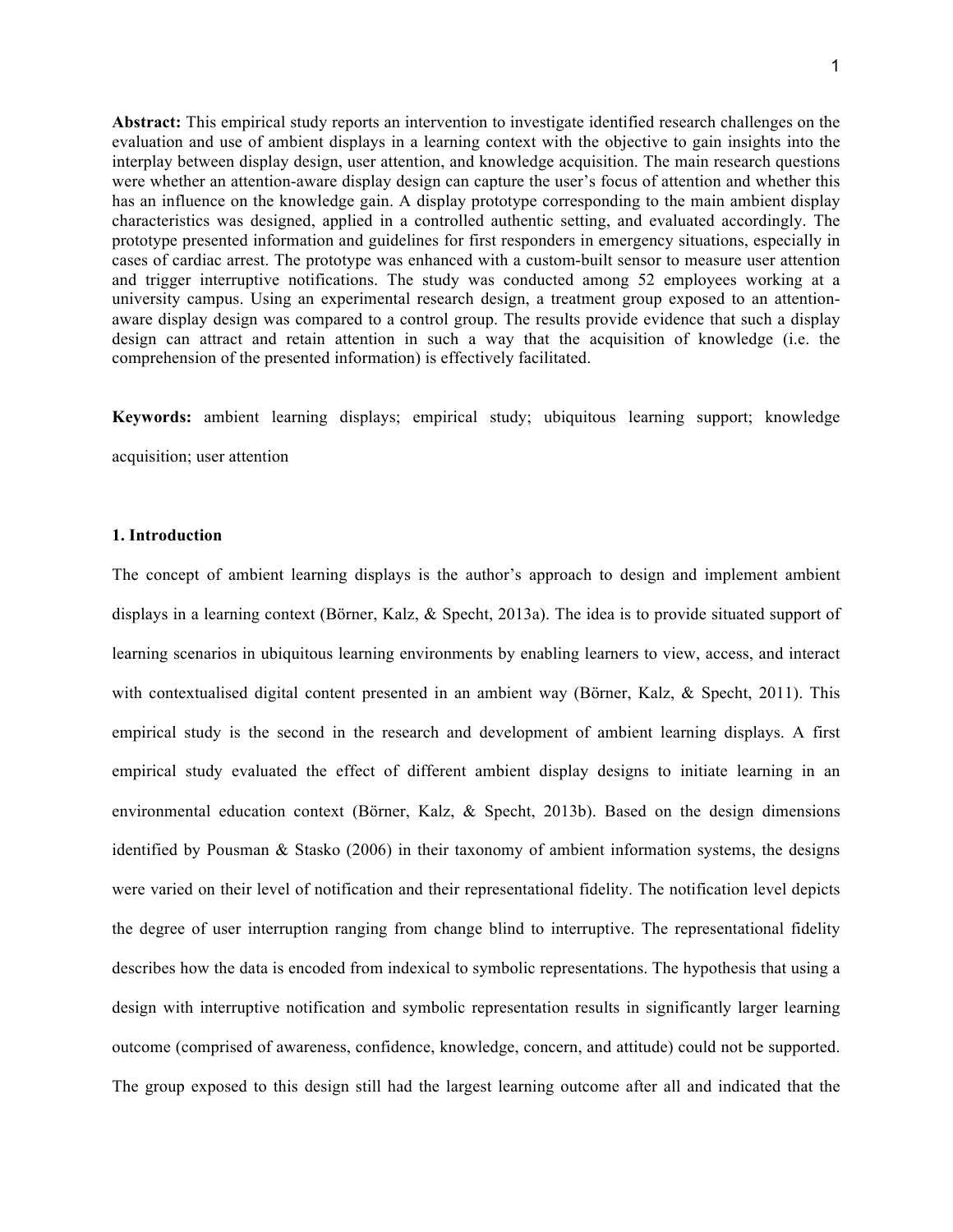design increased their awareness, but the group exposed to the change blind and indexical design showed the largest knowledge gain. One of the main reasons for the lack of evidence for the hypothesis as well as the major limitation of the study was the experimental setting with high authenticity spanning between unobtrusiveness and user attention.

This challenge is in line with earlier communicated issues regarding the evaluation of mobile and pervasive technologies. Kaikkonen, Kekäläinen, Cankar, Kallio, & Kankainen (2005) discussed the challenges between laboratory studies and field studies for usability evaluations of mobile technology. While lab settings offer a context without the danger of uncontrollable external variables, they have also been criticised as having a very low ecological validity. On the other hand, field settings suffer from many external variables that can influence the results of an experiment while being highly authentic and therefore offering the best ecological validity possible. Alt, Schneegaß, Schmidt, Müller, & Memarovic (2012) discussed the same problem for the evaluation of public displays. The authors summarise that most studies have either focused on internal validity through lab studies or ecological validity with field studies. The core question is thus how to evaluate in realistic settings controlling confounding variables. In an evaluation paradigm spectrum ranging from controlled lab studies to a realistic field studies, the next step would be to strive for something in between – a controlled but authentic setting emulating the dynamics of the real world. Another research challenge derived was how to retain the user interest over time. In this context the study yielded the need for direct feedback and the use of motivational designs, such as gamification (Werbach & Hunter, 2012).

Additionally the influence of the different design variations on the user attention towards the display was examined in another yet unpublished study. Focusing solely on interaction aspects, quantitative measures gathered with non-intrusive evaluation techniques were combined with qualitative measurement of user perception and comprehension to provide a more holistic view of user attention. Again the results did not show any significant effects of different display designs, but suggest designing displays with graspable information and gentle notification to effectively capture and retain user attention. As major limitation the used measurement did not reliably capture single user attention in this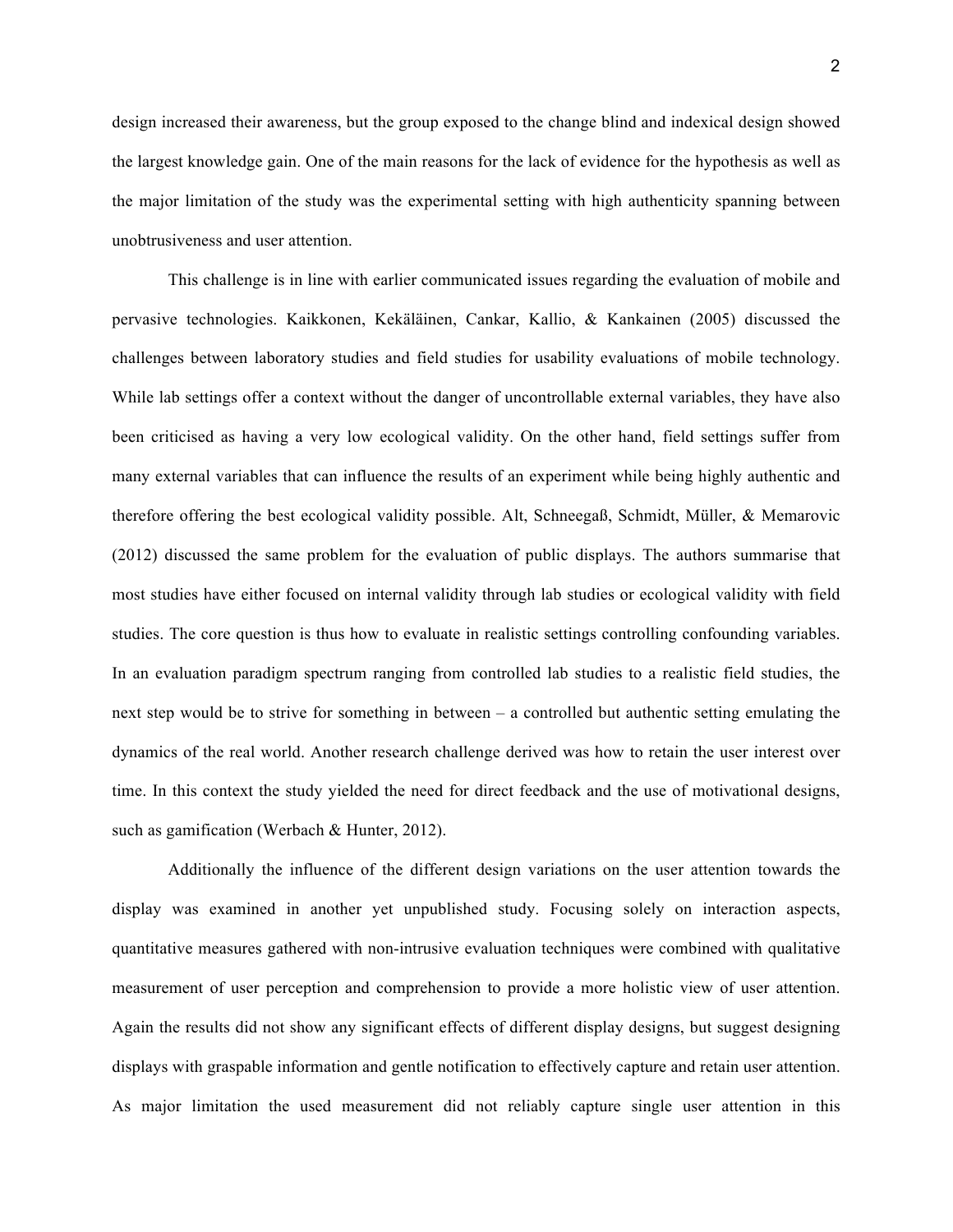uncontrolled setting. Furthermore from a qualitative perspective the attention-aware design of the displays was challenged by the tensions between noticeability, disruptiveness, and comprehension. Hence, in this empirical study another ambient display prototype was designed accordingly, applied in a controlled experimental setting, and evaluated in a learning context.

#### **1.1 Background**

The characterisations of ambient displays are diverse and multifaceted, still mostly building upon the definition by Wisneski et al. (1998). In general, ambient displays are characterised as informative appliances that are embedded into the physical environment. The embedding is supported and fostered by an unobtrusive and peripheral design using subtle communication methods mainly out of the focus of attention. Thereby the displays are able to move from the periphery to the focus of attention and back. These characteristics are complemented by several general requirements, such as to be glanceable and pre-attentively comprehensible as well as not distracting nor demanding attention. The characteristics and requirements of ambient displays also determine their application context. In their work on peripheral displays Matthews, Dey, Mankoff, Carter, & Rattenbury (2004) described the main ability to allow "a person to be aware of information while she is attending to some other primary task or activity." Focusing on the user attention towards a display the authors presented a toolkit for managing attention through display design. Based on existing models they distinguished three types of attention: inattention, divided attention, and focused attention. Users might ignore peripheral objects, focus on several objects at the same time, or fixate solely one object. The presented toolkit incorporated three main design characteristics that can be manipulated: abstraction to ease the consumption of information, notification levels to differentiate importance of information, and transitions as effect to attract attention. Dealing with or even demanding user attention these displays can be classified as attention-aware.

According to Vertegaal (2003) such attentive user interfaces are distinguished by their focus on design for user attention and comprise means to measure, model, and interpret user attention. In contrast to other user interfaces they are capable to structure interaction accordingly, e.g. by first requesting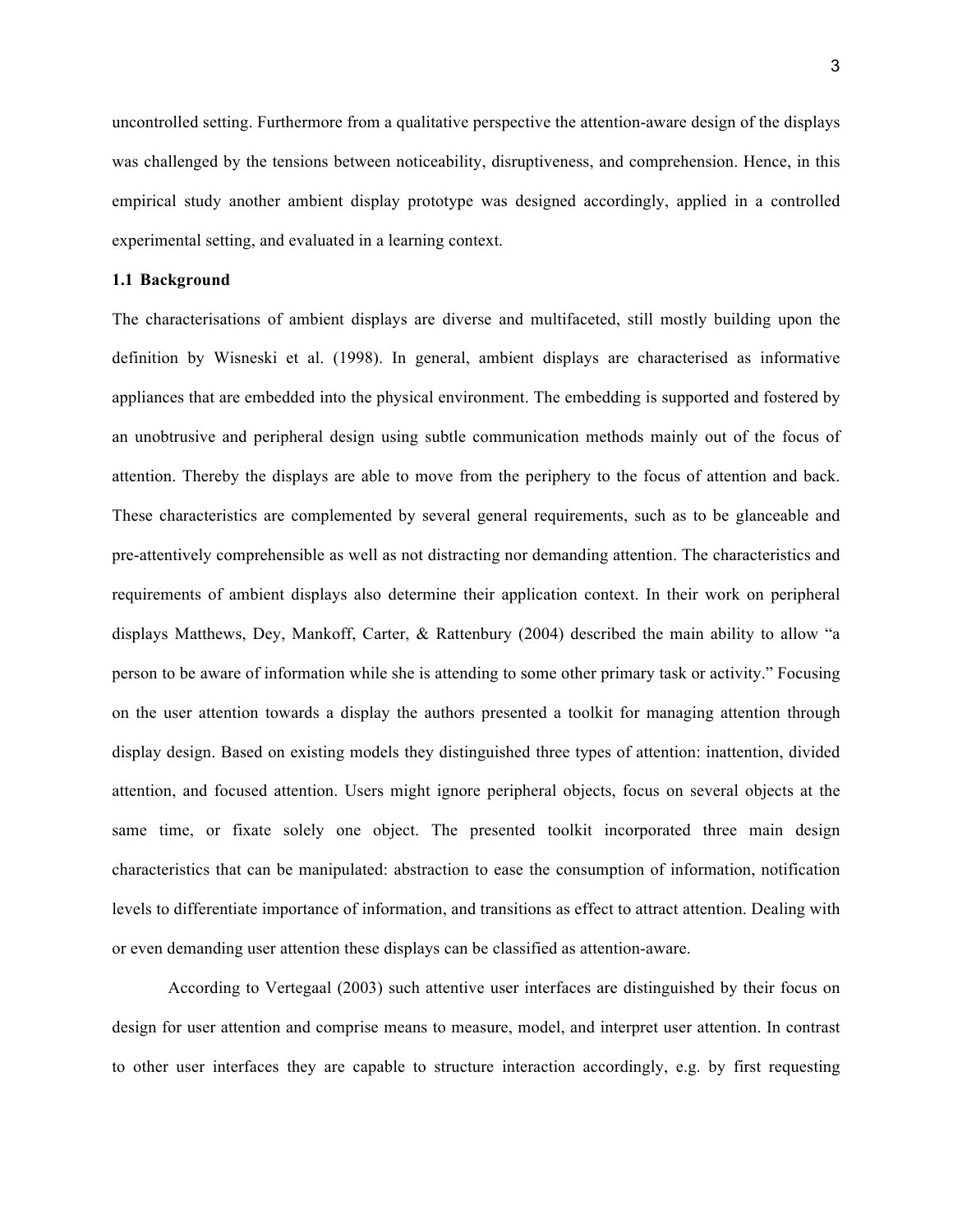attention from the periphery and then wait for acknowledgement before capturing the focus of attention. The measured attention indicators are among others presence, proximity, orientation, activity, or gaze.

Starting from this interactional perspective (Michelis & Müller, 2011) derived their audience funnel framework after deploying and observing a public display installation. The framework is based on attention indicators and allows modelling the interaction between displays and their audience. The possible interaction is covered in six different phases. These phases are passing-by, viewing and reacting, subtle interaction, direct interaction, multiple interactions, and follow-up actions. The authors also discussed means to overcome the thresholds between the phases Müller, Alt, Michelis, & Schmidt (2010). Specifically they proposed to raise attention to reach the second phase, arouse curiosity to reach the third phase, and further motivate the audience to reach the other phases. Finally the authors suggested that public displays need to be balanced right to capture attention without annoying the audience and that the design should allow an effortless transition from one phase to the next in line with a shift from implicit to more explicit interaction modalities.

As an extension of the audience funnel framework (Wang, Boring, & Greenberg, 2012) presented the peddler framework. The framework does not only model distinct interaction states, but continuously captures and reacts upon the user's interest and attention state. Based on this information the framework adapts the display content and tries to attract, retain, and if necessary reacquire attention. Targeting on advertisers the framework rests upon the AIDA model (Strong, 1925) a basic strategy from advertising and marketing: attract attention, maintain interest, create desire, and lead customers to action. Consequently Wang et al. (2012) also implemented a prototype of a public advertising display based on their framework with the goal "to lead the [user] into a more attentive stage, ideally resulting in a purchase." To do so a product animation tries to attract the attention from persons passing by the display. The prototype captures persons in front of the display, including their position and orientation relative to the display. Whenever a person starts to look at the display the animation is slowed down. The appearance of personalised product recommendations then reflects the subtle interaction phase, followed by a direct interaction phase where the person is allowed to explore product details (and purchase the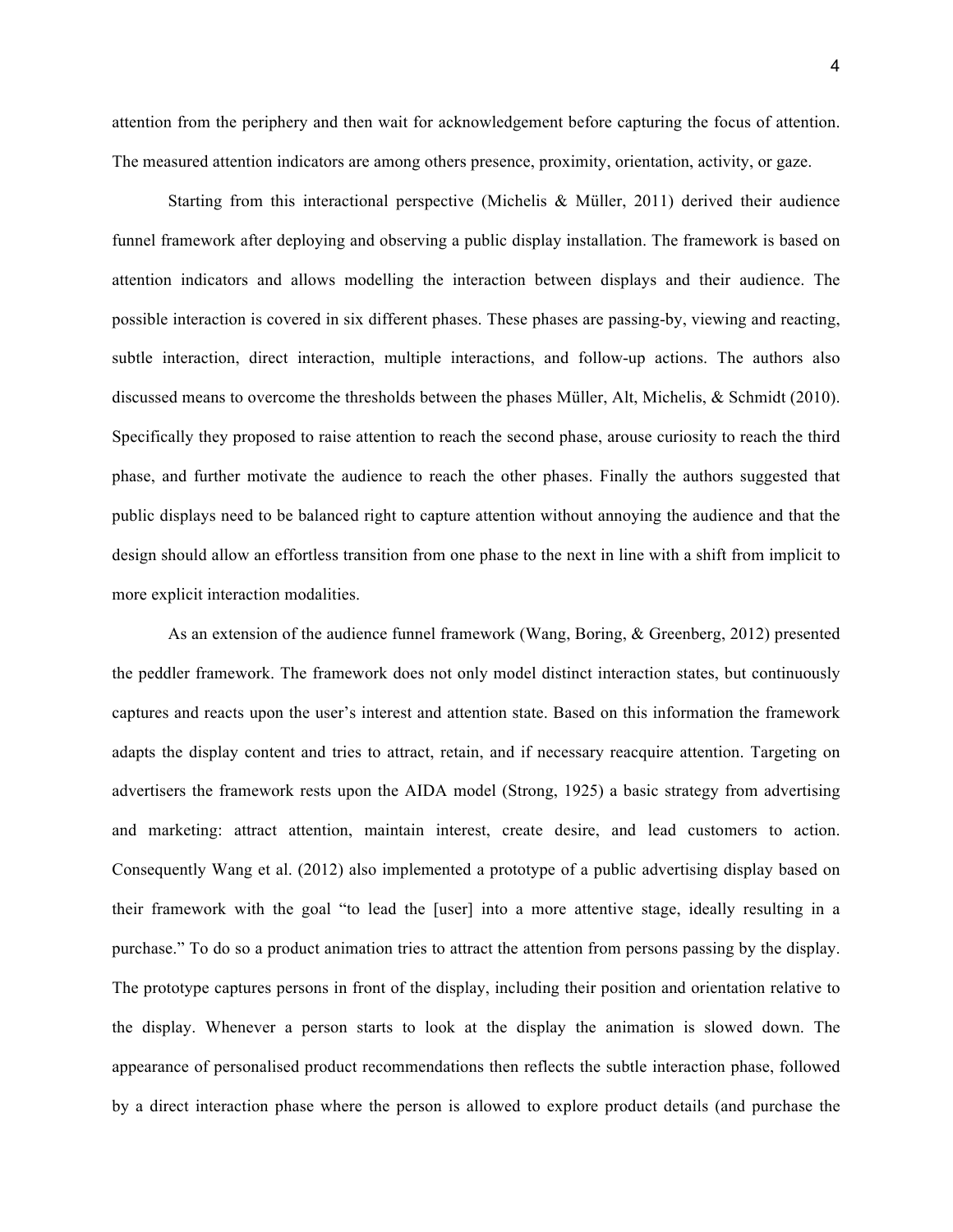product). The display also reacts when a person looses interest, either by starting to animate the product or showing different products. Discussing the prototype the authors highlighted once more the importance of choosing an appropriate design that allows drawing the user attention in a subtle and unobtrusive way, depending on the context of use. They concluded that for an effective attention-aware display design, the effort invested into shifting between the periphery and the focus of attention should not outweigh the importance of the presented information in relation to the primary task or activity.

## **1.2 Purpose**

Following up previous research this empirical study was designed to further investigate the identified research challenges. The main objective was to find a realistic and reliable evaluation setting that allows controlling confounding variables and gain insights into the interplay between display design, user attention, and knowledge acquisition. The gathered results suggested designing a prototype, based on ambient display characteristics, that retains user interest over time. Positioned somewhere in between inattention, divided attention, and focused attention the prototype should use indexical representation to convey comprehensive and versatile information on a lower level of abstraction. Based on the existing taxonomies and frameworks, the prototype should furthermore implement interruptive notifications with abrupt transitions to attract attention and gradual transitions to retain attention. The assumption was that such an attention-aware design amplifies the user attention towards the display and thus facilitates the knowledge acquisition. The following research questions and hypotheses were derived and tested with the implemented prototype:

(1) Does an attention-aware display design capture the user's focus of attention earlier and longer?

**Hypothesis #1.** The user attention is attracted earlier and retained significantly longer when applying an attention-aware display design. Thus the shift to the focus of attention is earlier and the time in the focus of attention is larger within the group exposed to the attention-aware display design than in the control group.

(2) Does an attention-aware display design influence the knowledge gain?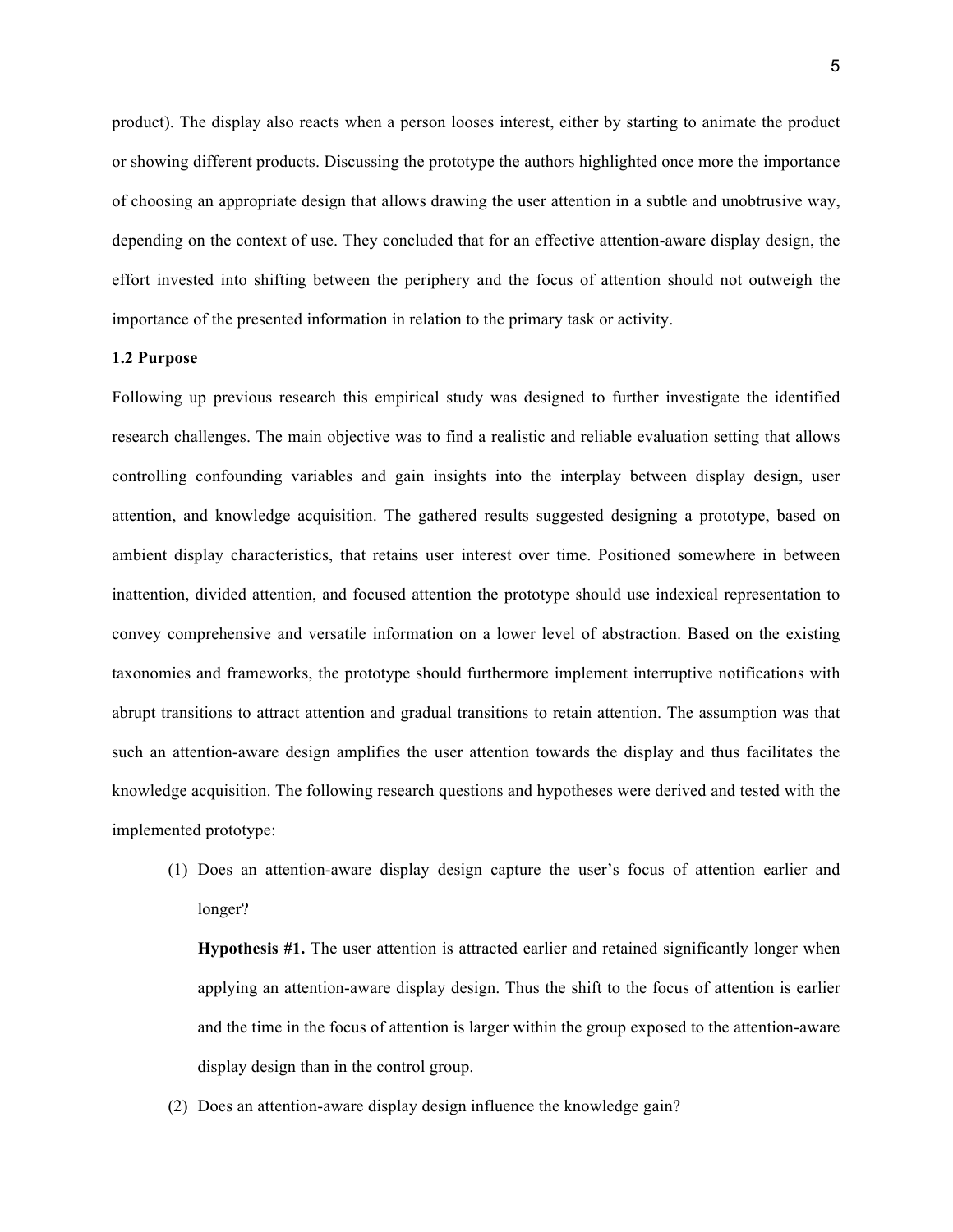**Hypothesis #2a.** The user attention towards the display is correlated to the possible knowledge gain. Thus the amount of knowledge gained by a user increases with the amount of attention paid towards the display.

**Hypothesis #2b.** The attention-aware design of a display facilitates the knowledge gain. Thus the amount of knowledge gained by a user is larger within the group exposed to the attention-aware display design than in the control group.

(3) Does an attention-aware design meet the general ambient display requirements?

**Hypothesis #3.** The attention-aware design of a display does not influence the display's unobtrusiveness and glanceable information presentation. Thus there is no significant difference in the rated disruptiveness, the required mental effort for filling in a questionnaire and for paying attention to the display, as well as the number of shifts between the periphery and the focus of attention between the group exposed to the attention-aware display design and the control group.

#### **2. Method**

For the experimental variation the display's ability to attract and retain user attention was defined as independent variable. The variable could take one of two distinct states, either the display had the ability or not. The study implemented a posttest-only randomised experimental design with two groups, i.e. a treatment group exposed to an attention-aware display design and a control group. The dependent variables measured were knowledge gain and user attention. Both variables were measured after the experiment without an initial pretest measurement. Thus both variables were depicted by individual values relative to all other participants.

### **2.1 Materials**

For the experiment a display prototype that corresponded to the main characteristics of ambient displays was used. The display was designed to deliver information in the periphery of attention, while still being able to move between the periphery and the focus of attention. Each display consisted of a 27-inch Apple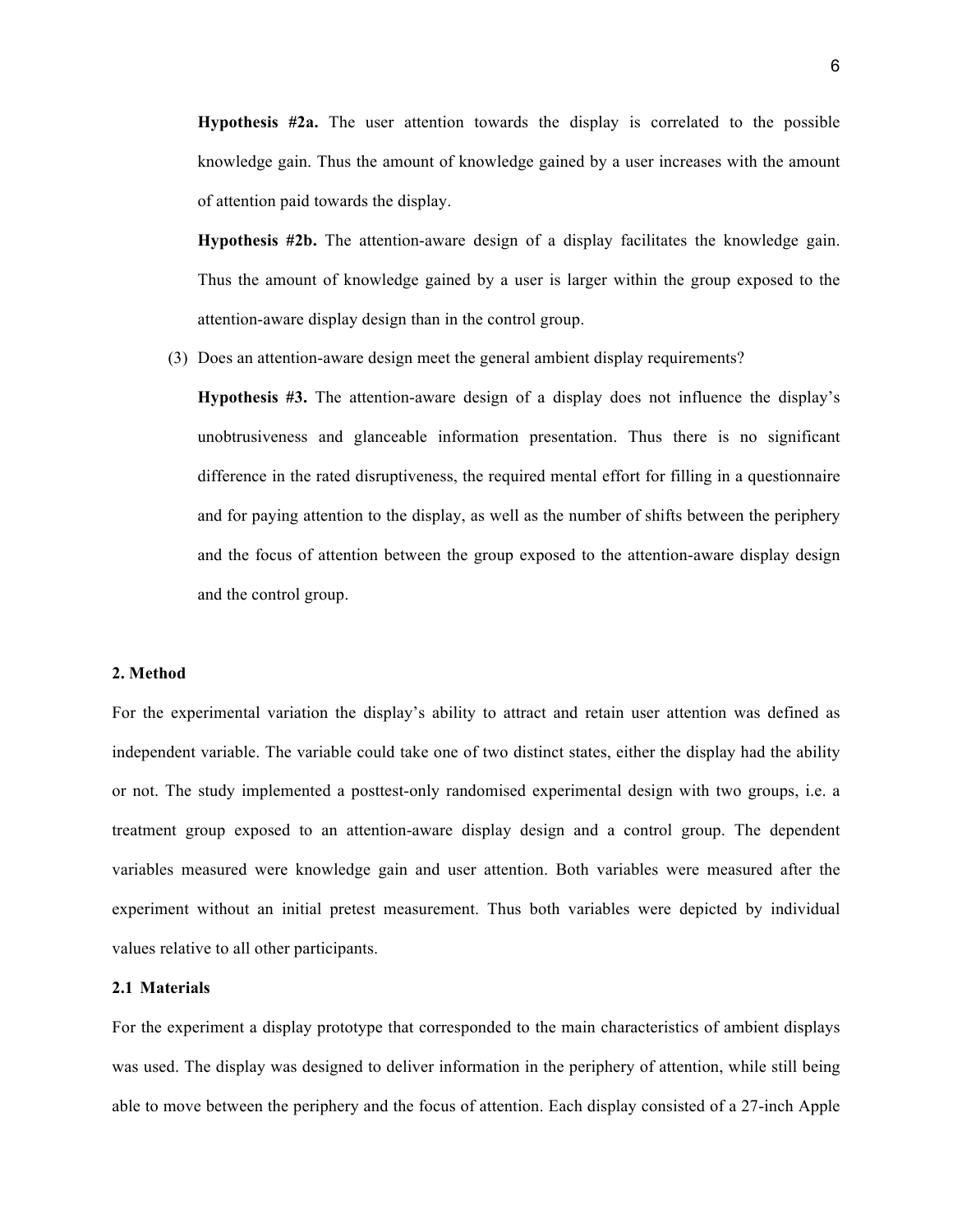iMac desktop computer with built-in speakers and webcam but without attached keyboard or mouse. The speakers were used to send out audio notifications, while the webcam was used to enhance the functionality of the computer with a custom-built attention sensor. The sensor measured (during the experiment) whether a participant looked at and thus attended the display. This concept is based on the work of Shen, Eades, and Moere (2007) but differs in its technical implementation. Shen et al. used the Intel OpenCV face detection/recognition programme in combination with an IR sensor. They also evaluated the accuracy of their implementation (Shen et al., 2008) and calculated an error rate of around  $30\%$ . The sensor used in the context of this study was built using the Processing<sup>1</sup> development environment and the open source computer vision library OpenCV for Processing. Using the included standard image processing capabilities of Processing the sensor captured webcam images and applied the OpenCV frontal face detection on each image to detect people facing the display. Finally the sensor's functionality was further enhanced to make the display attention-aware.

The display presented a slideshow with information and guidelines for first responders in emergency situations, especially in cases of cardiac arrest. The slideshow was compiled based on information developed in the context of a related project (Kalz et al., 2013) and consisted of 12 different slides. The slides depicted generic information about the project, the causes and symptoms of cardiac arrest, statistical probabilities, as well as detailed information on the recommended procedure to follow when witnessing cardiac arrest. The presented information was solely visual and static not containing any additional audio or video. **Error! Reference source not found.** shows the experimental setting with the display prototype. The setting was designed to reproduce a waiting room. Apart from the display the setting included a table with chairs, plants, books on the table and in a bookshelf, and pictures.

#### **2.2 Instruments**

A questionnaire was used to measure several individual components directly after the experiment. The questionnaire took about 10 minutes to complete and was not anonymous which allowed relating the results to the observational data gathered in the context of the study. The questionnaire was constructed

 <sup>1</sup> http://processing.org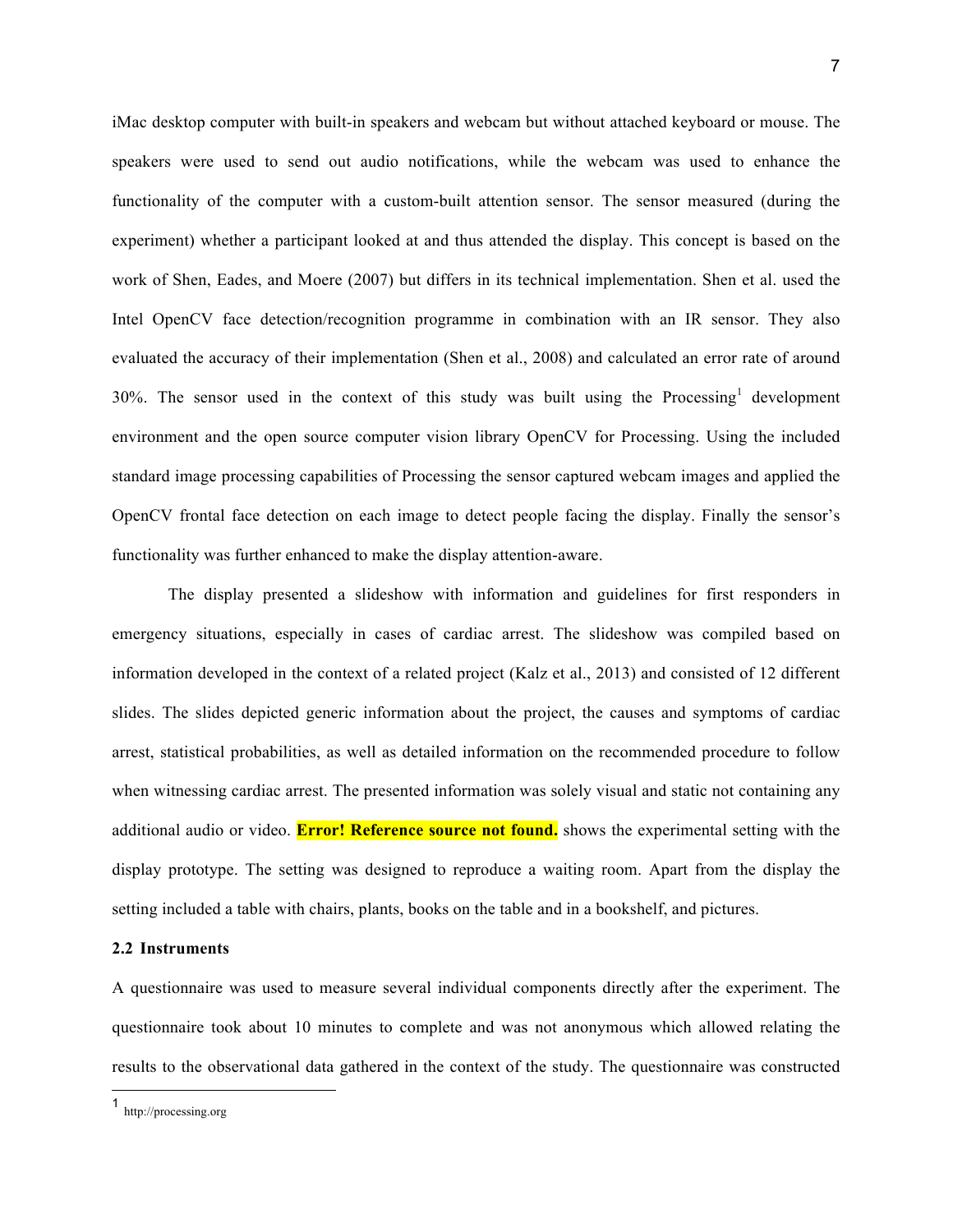specifically for this study and contained demographic items (i.e. age and gender), items related to the individual perception and comprehension of the display, as well as items determining the mental effort (i.e. the amount of working memory capacity) invested by the participants in the course of the study. Most of these items used rating scales. To capture the participants' perception and comprehension several 5-point scaled items provided an open range of choices from 1 (not at all) to 5 (completely). The selection of items was based on an evaluation framework of ambient displays introduced by Holmquist (2004). The mental effort was measured as suggested by Paas (1992) using one 9-point scaled item providing an open range of choices from 1 (very, very low mental effort) to 9 (very, very high mental effort). This scale proved to be a reliable measure for the effort invested by an individual to handle a specific task and reflects the actual cognitive load (Paas, Tuovinen, Tabbers, & Van Gerven, 2003). Requiring minimal cognitive load is one of the core requirements of ambient displays and also one of the heuristics used when evaluating their usability and effectiveness (Mankoff et al., 2003). At the beginning of the questionnaire the participants were asked to rate their investment during the experiment, e.g. when paying attention to the information display. Furthermore the questionnaire contained test items to determine an individual knowledge score. These items consisted of single-choice, multiple-choice, or open questions. The given answers were then encoded, scored independently if correct, and aggregated to form a final score. Additionally participants were asked to indicate their level of prior knowledge and personal experience either as none, novice, or advanced. At the end of the questionnaire the participants were asked once more to rate their mental effort investment when performing this knowledge test. The different types of questionnaire items were not mixed when forming components to allow a consistent analysis. **Error! Reference source not found.** lists the components, some sample questions used in the questionnaire, and their type.

The attention paid towards the display was measured per participant using the custom-built attention sensor. The sensor calculated two related attention measures: a time-based linear measure depicting the amount of attention paid and a proportional measure depicting the level of attention reached. Without noticing, participants increased their amount of attention towards the display (maximum 5 points per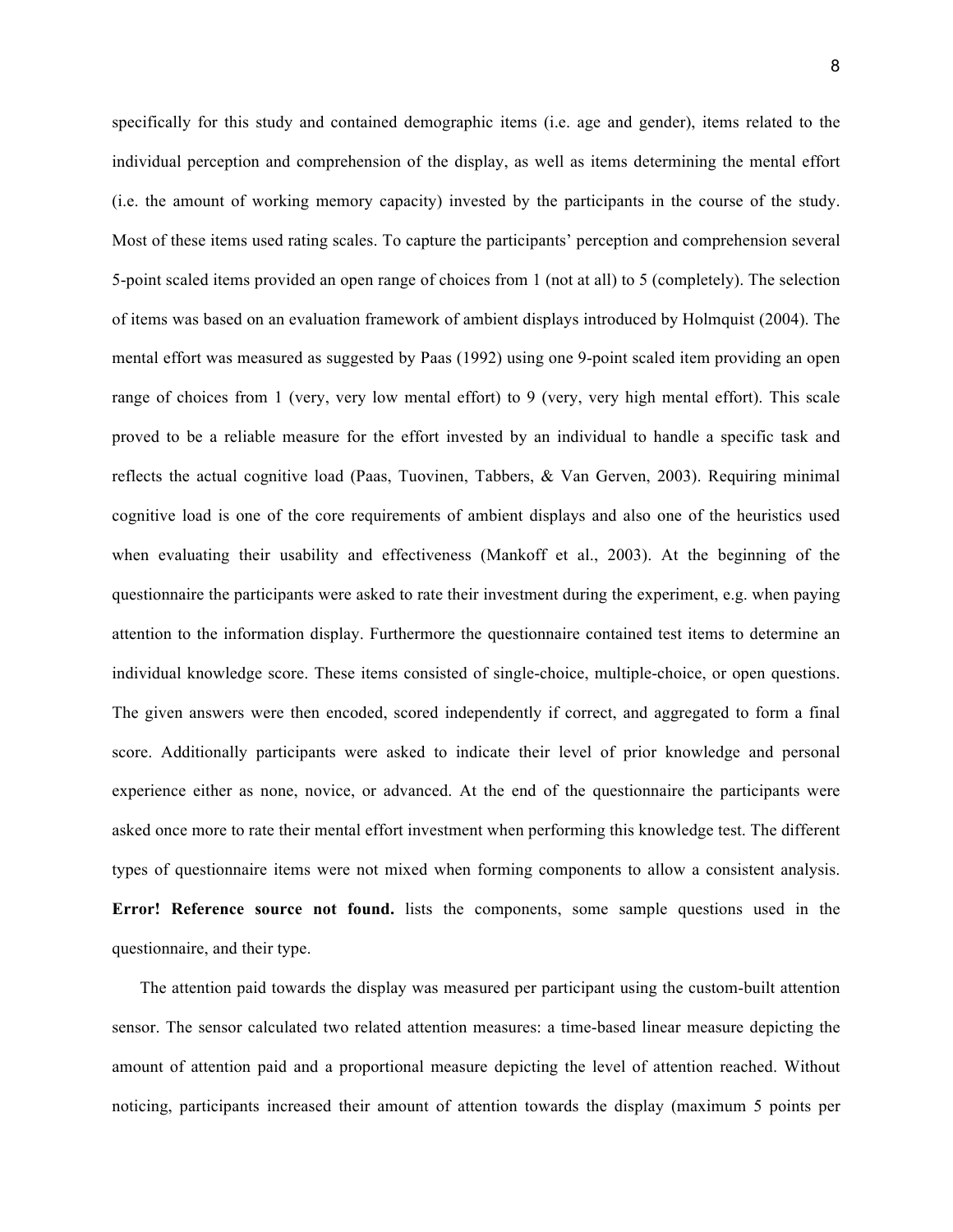second up to a total of 3000 points). The level of attention increased with an exponentially increase of these attention points. Thus when reaching pre-defined thresholds in total 12 consecutive attention levels could be reached. The threshold *y* to unlock the next level was calculated using the exponential function  $y_{\text{currentLevel}} = 1.75^{\text{(currentLevel-1)}} * 10$ . The function was inspired by existing well elaborated game mechanisms and then developed on top of the specifications given by the custom-built attention sensor. Every participant started on the first level of attention. To reach the second level a participant needed  $y_2 = 1.75$ <sup>1</sup> \* 10 = 17.5 attention points. Thus the levelling process started after a participant paid attention for around 3-4 seconds. The relative time needed to reach the second level equals the individual moment in time when the display first moved into the participant's focus of attention. To reach the last level a participant then needed at least  $y_{11} = 1.75^{10} * 10 = 2694$  attention points. The results were automatically logged with additional information in two separate log files per participant. An event log file stored occurring events during the experiment, such as start of the experiment, given notification, attention towards the display, reaching a level of attention, and end of the experiment. Thereby each entry listed the event name, the experimental group, the current amount of attention paid, the achieved attention level, and the event time relative to the start of the experiment. Furthermore a session log file stored aggregated information at the end of each experimental session. Thereby each entry listed a session identifier, the experimental group, the starting time, the end time, the total amount of attention paid, the achieved attention level, the received notifications, an accumulated count depicting when the display moved in the focus of attention, and an accumulated count depicting when the display moved back to the periphery of attention. Several parameters could be derived for analysis from the gathered log data:

- Total amount of attention paid and thus the amount of time spent in the focus of attention.
- Achieved levels of attention and the relative time when achieving the levels.
- Number of shifts between the periphery and the focus of attention.

In addition to the measurement instruments, the experimental session was also observed from an adjacent room that allowed observing the participant and the display through a one-way glass window. The observations were recorded in a written protocol for each participant. In doing so the participants' main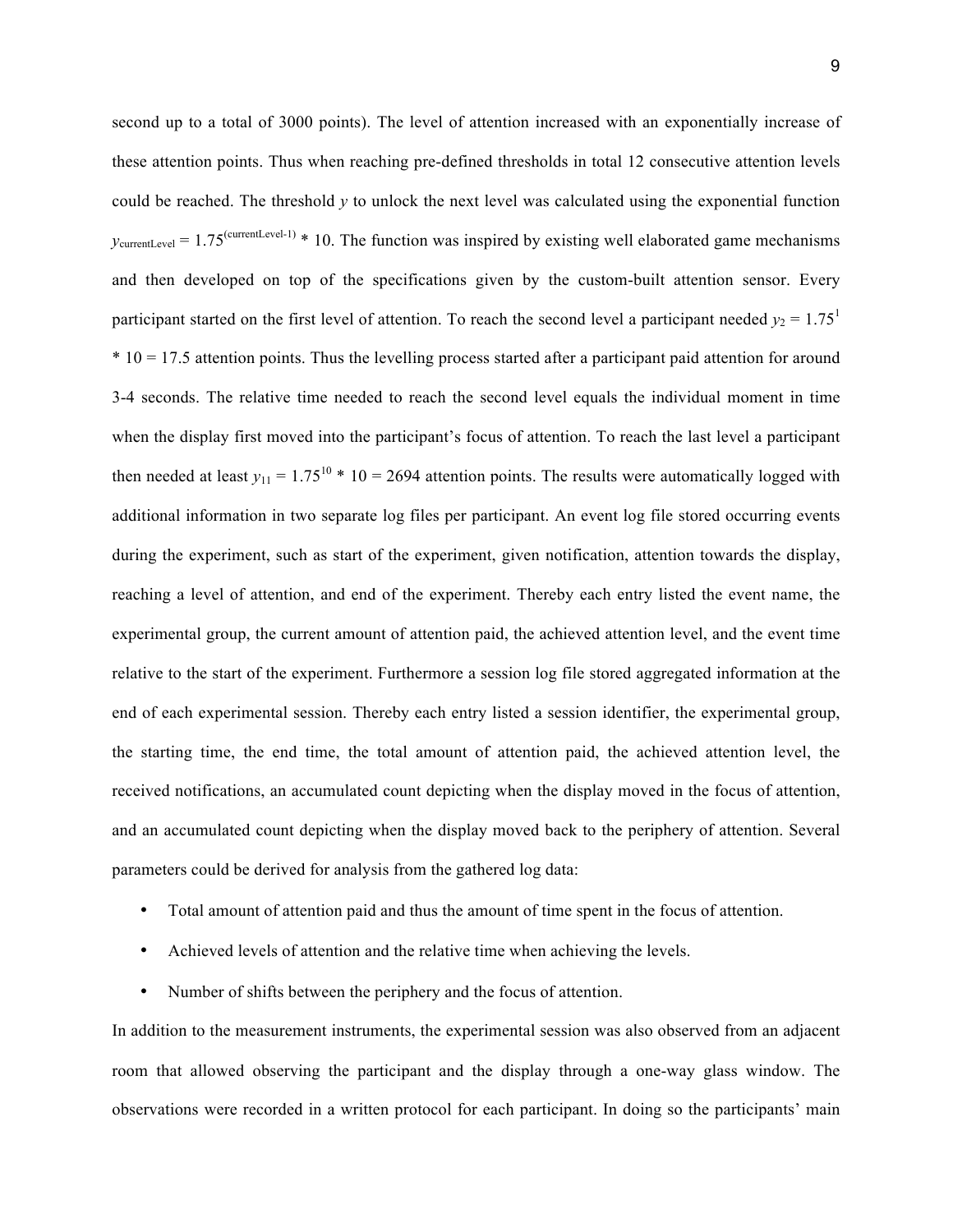and side activities during the experiment, such as reading a book or using a mobile phone, were captured. The protocol also captured participants' reactions on the experimental variation as well as possible malfunctions of the custom-built attention sensor and the display.

## **2.3 Participants**

The target audience for this study is the general public. For practical reasons the actual experiment was conducted at a university campus. All employees working at the campus were asked to participate. In total 52 employees (20 female, 32 male;  $M = 44.62$  years,  $SD = 10.94$ ) agreed to participate. The participants were distributed to either the treatment or the control group at random. The groups consisted of 26 participants each. None of the participants had a medical or health-related background. Due to the assignment procedure the study implemented an experimental research design (Campbell, Stanley, & Gage, 1963). Participation in the experiment was voluntary. Informed consent was obtained, i.e. participants were informed about the general purpose of the experiment. Due to the ambient nature of the display the participants were not asked to watch out for any specific treatment. Directly after the experiment the participants were debriefed and the situation was resolved.

#### **2.4 Procedure**

The experiment was performed in individual sessions with single participants. The participants were welcomed and informed that they would participate in an experimental study evaluating a developed toolset. Furthermore they were told that setting up the toolset for evaluation would take some minutes, which should be used to already fill in a pre-questionnaire for the upcoming evaluation. They were then accompanied to the prepared waiting room, asked to have a seat, requested to fill in the pre-questionnaire, and then left alone. After that the information slideshow was started remotely. Each slide was presented for 25 seconds to allow the participants to capture all presented information. The complete slideshow was presented twice. Thus the experimental session lasted 600 seconds (= 10 minutes) in total. This represented a reasonable waiting time for the participants.

The given pre-questionnaire was used to provide the participants with a simple primary task to focus on during the experiment. The items were not related to the experiment and contained generic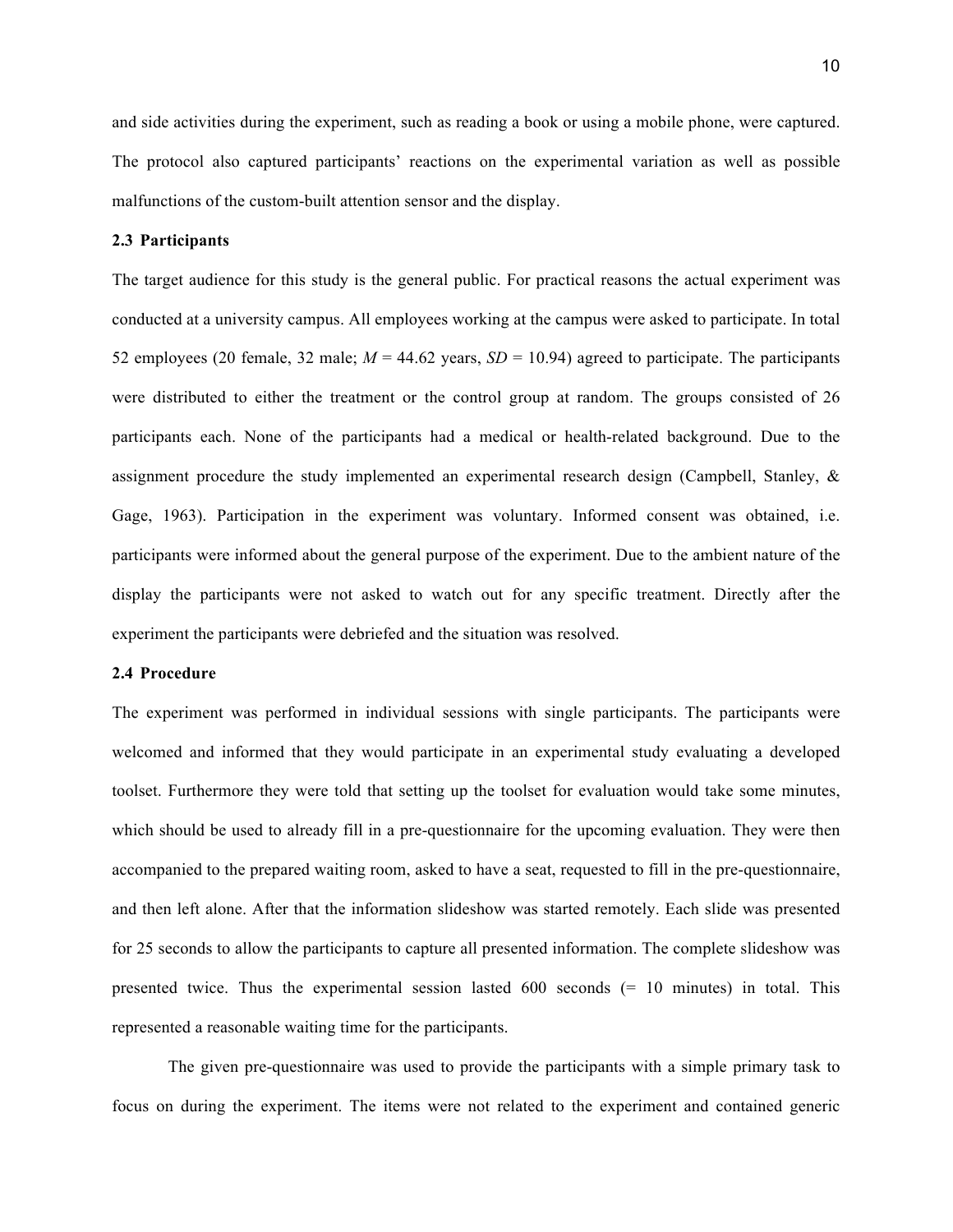demographic questions as well as an open-ended question to elaborate on. The pre-questionnaire took about 3-5 minutes to complete.

Depending on the assigned group the display reacted differently during the slideshow. The participants within the control group were exposed to a display just presenting the slides. The participants within the treatment group were exposed to the same with the variation that the display additionally tried to attract and retain their attention. The custom-built attention sensor was used to determine if the display was in the participant's periphery or focus of attention. When in the periphery the display tried to attract attention by sending audio notifications and showing a visual feedback. For the audio notification a short sample of a male voice saying 'Psst!' was looped in constant intervals of 12.5 seconds. As visual feedback a rectangular shape covered the lower area of the slides without hiding any content. The shape was filled with colour generating a blinking effect by randomly changing colour maximum several times per second. **Error! Reference source not found.**a shows a sample slide with the overlaid visual feedback. Both the audio notification and the visual feedback vanished when the display moved to the participant's focus of attention. Instead, the display then tried to retain attention by providing visual and auditory feedback using gamification. When reaching the 12 consecutive levels of attention respective achievements could be unlocked. Rectangular shapes (red coloured in compliance to the slide design) illustrated these achievements. The shapes also covered only the lower area of the slides without hiding any content. Additionally, when unlocking an achievement a short audio confirmation was played as auditory feedback. For the audio confirmation a short sample consisting of a simple melodic line with 3 tones was used. **Error! Reference source not found.**b shows a sample slide with overlaid achievements. The unlocked achievements vanished when the display moved back to the participant's periphery of attention.

The main game design patterns (Björk & Peitz, 2007) adapted for this gamification were rewards, experimenting, predictable consequences, outcome and progress indicators, as well as perceived chance to succeed. By providing positively received rewards for paying attention (unlocking achievements), the participants should be enabled to finally predict the consequences of their actions after learning about the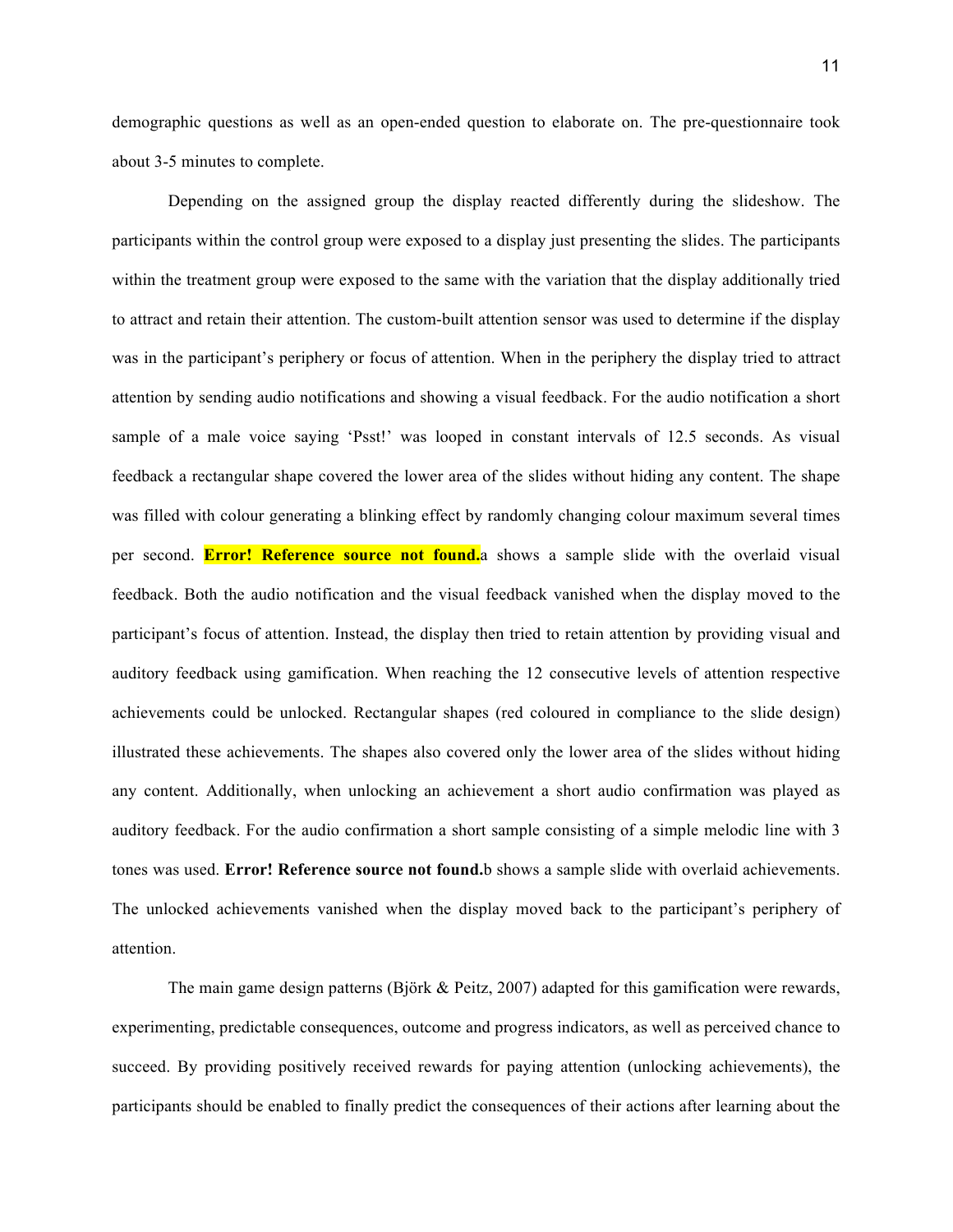causes and effects of their performed actions. The vanishing visual feedback indicated the outcome when paying attention. The illustrated achievements then indicated the current progress towards an undefined goal and thus the perceived chance to succeed when paying more attention.

After the experimental session the participants were visited and taken to another room for further evaluation. They were asked if they had noticed something in the room, made aware about the experiment, guided through the following questionnaire, and finally informed about privacy and confidentiality regarding the gathered questionnaire and attention data.

## **3. Results**

The assumptions of parametric data were checked prior to analysis. The data was appropriate as the dependent variables were independently measured at interval level and the used factor was categorical. The distribution of the sample was tested with Kolmogorov-Smirnov tests. The homogeneities of variance were tested with Levene's tests. Independent *t*-Tests as well as analyses of covariance (ANCOVA) were conducted to compare the mean values of the two groups and determine whether the differences are statistically significant. These parametric tests were considered as robust procedure producing reliable statistics when group sizes are equal. Thus the data violating the assumptions was not transformed. The effect sizes were estimated using Pearson's correlation coefficient (*r*) and partial eta squared (*η*2).

All participants noticed the display in the room and were aware what kind of information was presented ( $M_{\text{Total}} = 4.13$ , *SD* = 0.95). They did understand the presented information ( $M_{\text{Total}} = 3.96$ , *SD* = 1.03), considered the used presentation as appealing  $(M<sub>Total</sub> = 3.40, SD = 1.11)$ , and were satisfied with the amount and granularity of the information  $(M_{\text{Total}} = 3.42, SD = 1.11)$ . Furthermore they rated the information moderately useful and relevant  $(M_{\text{Total}} = 2.98, SD = 1.41)$ . Independent *t*-Tests were conducted. All variances were equal. The tests revealed a significant difference between the groups on the rated satisfaction with the amount and granularity of the information,  $t(50) = -2.06$ ,  $p = .044$ ,  $r = .28$ . On average the group exposed to the attention-aware display design rated satisfaction higher ( $M_{\text{Treatment}}$  = 3.73, *SD* = 0.87) than the control group ( $M_{\text{Control}}$  = 3.12, *SD* = 1.24).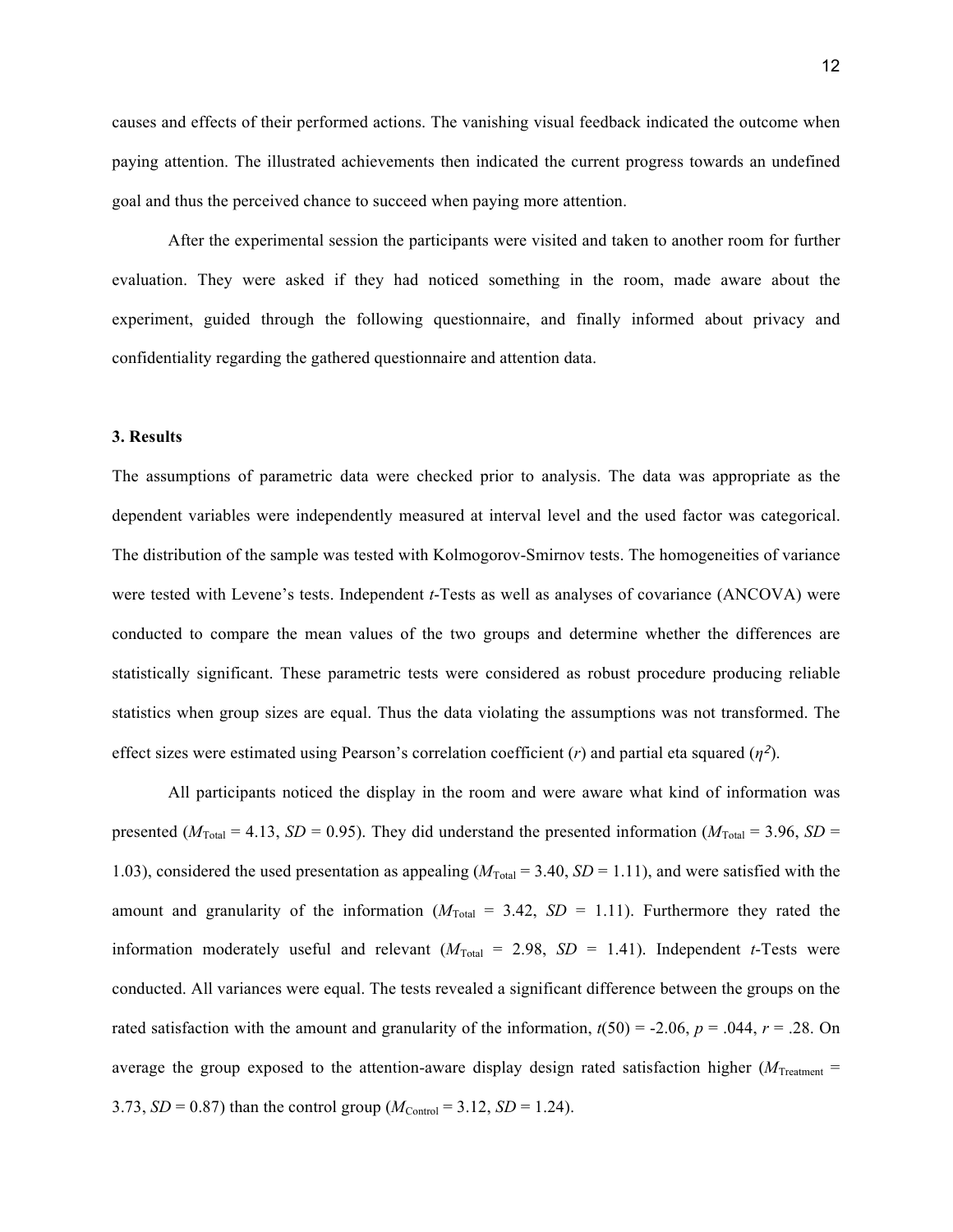The first hypothesis was related to the user attention towards the display, determined by the relative time when participants reached the second level of attention and the total amount of attention paid. In total the average time for reaching the second attention level was  $M_{\text{Total}} = 222.38$  seconds (*SD* = 151.28). Two participants (one from each group) failed to reach the second level and were treated as missing values. On average, the group exposed to the attention-aware display design reached the level significantly earlier ( $M_{\text{Treatment}}$  = 155.63 seconds, *SD* = 118.63) than the control group ( $M_{\text{Control}}$  = 289.12 seconds,  $SD = 152.87$ ),  $t(48) = 3.45$ ,  $p = .001$ ,  $r = .45$ . The treatment group also reached all other levels earlier. The effect is significant up until level 8. No participant reached level 12. No participant in the control group reached level 11. Missing values of the time for reaching a level were excluded. The times for reaching the levels were normally distributed within the control group. The variances of the time for reaching the levels were equal. Table 2 lists the descriptive group statistics for all levels of attention reached and the respective *t*-Test results.

In total the average amount of attention paid was  $M_{\text{Total}} = 502.06$  (*SD* = 486.55). The group exposed to the attention-aware display design paid a significantly larger amount of attention  $(M<sub>Treatment</sub> =$ 709.31, *SD* = 534.18) than the control group ( $M_{\text{Control}}$  = 294.81, *SD* = 328.98),  $t(50)$  = -3.37,  $p = .002$ ,  $r =$ .43. The amount of attention was normally distributed within the treatment group. The clustered bar chart in **Error! Reference source not found.** illustrates this observation by showing the groups' mean attention per slide.

The second hypothesis was related to the knowledge gain, determined by individual knowledge test scores. First, a correlation analysis was conducted to examine the relationship between attention and knowledge gain. The knowledge test score was significantly correlated with the amount of attention paid towards the display,  $r = .54$ ,  $p < .001$ . Pearson's correlation coefficient was used as the variables were measured at interval level. The scatterplot in **Error! Reference source not found.** illustrates the relationship. The plot depicts the participants' attention against their knowledge test scores. The regression line summarises the relationship. The more attention a participant paid towards the display, the higher the participant's score in the knowledge test and thus the amount of knowledge gained. Calculating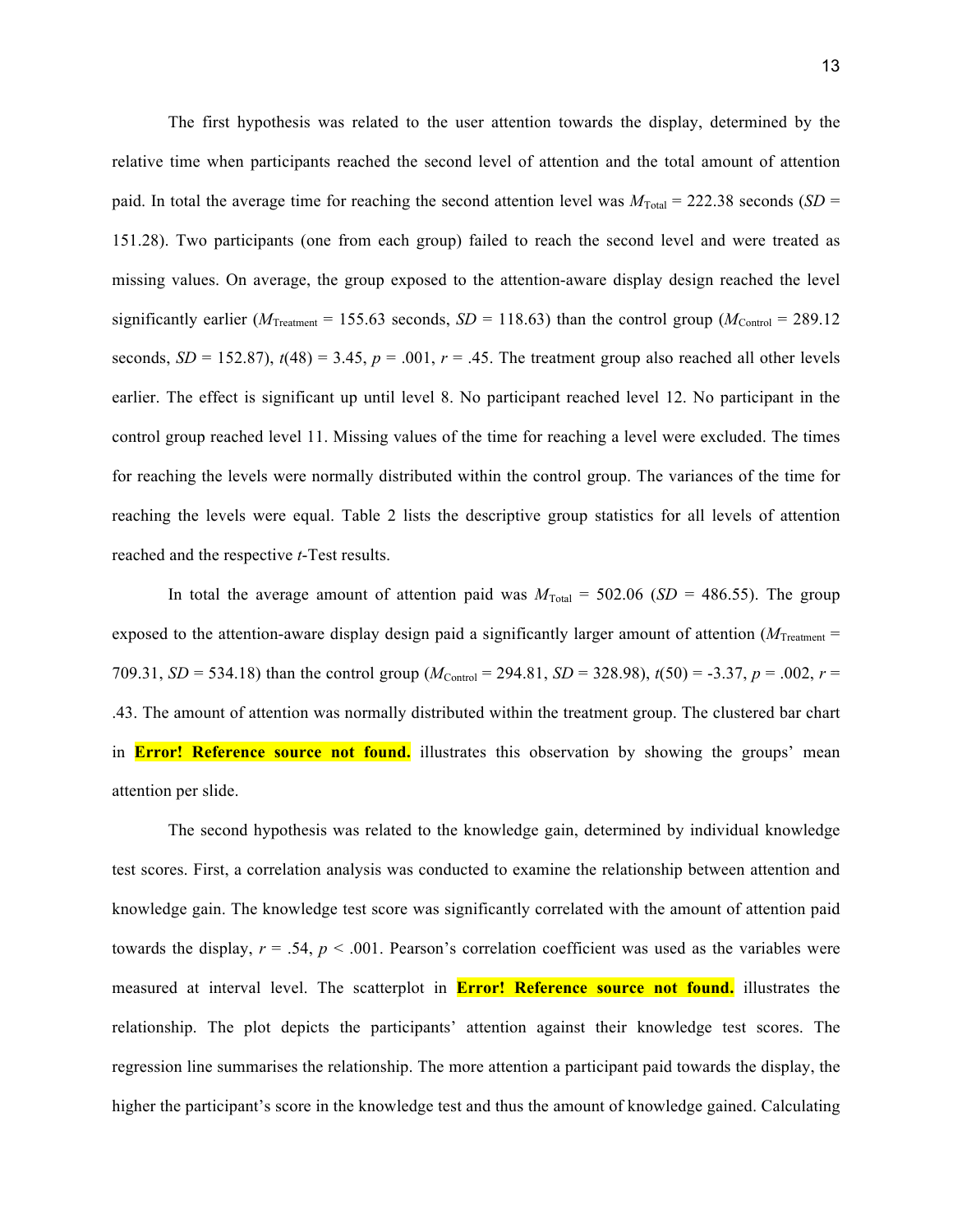the coefficient of determination by squaring the correlation coefficient reveals that user attention might be accounted for 29% of the variance in knowledge test score.

Second, the influence of the attention-aware display design on the knowledge gain was analysed. In total the average knowledge test score was  $M_{\text{Total}} = 25.90$  (*SD* = 6.84). The group exposed to the attention-aware display design scored higher ( $M_{\text{Teatement}} = 27.69$  seconds,  $SD = 6.36$ ) than the control group  $(M_{\text{Control}} = 24.12$  seconds,  $SD = 6.95$ ). The boxplot in **Error! Reference source not found.** illustrates the group differences. The plot shows the median, the interquartile range, as well as the upper and lower quartile scores. A one-way ANCOVA was conducted. The knowledge test score was normally distributed within each group and the variances were equal. The indicated prior knowledge level was included in the analysis as confounding variable (covariate). It was appropriate to include this covariate, as the treatment and control group means of the variable are not significantly different. Furthermore the assumption of homogeneity of regression slopes was met, as there was no significant interaction effect between the factor and the covariate. The analysis revealed that the covariate, prior knowledge level, was significantly related to the knowledge test score,  $F(1, 49) = 9.79$ ,  $p = .003$ ,  $r = .41$ . There was also a significant effect of the attention-aware display design on the average knowledge test score after controlling for the effect of the prior knowledge level,  $F(1, 49) = 4.41$ ,  $p = .041$ , *partial*  $n^2 = .08$ .

The third hypothesis was related to the requirements met by the display design, determined by the perceived disruptiveness, the rated mental effort required for filling in a questionnaire and for paying attention to the display, as well as the number of shifts between the periphery and the focus of attention. In total the average perceived disruptiveness was  $M_{\text{Total}} = 2.29$  (*SD* = 1.32). The group exposed to the attention-aware display design perceived the display more disruptive  $(M_{\text{Treatment}} = 3.08, SD = 1.20)$  than the control group ( $M_{\text{Control}} = 1.50$ ,  $SD = 0.91$ ). In total the average rated mental effort required for filling in a questionnaire was  $M_{\text{Total}} = 3.60$  (*SD* = 1.71). The group exposed to the attention-aware display design rated the effort lower ( $M_{\text{Treatment}} = 3.46$ ,  $SD = 1.68$ ) than the control group ( $M_{\text{Control}} = 3.73$ ,  $SD = 1.76$ ). In total the average rated mental effort required for paying attention to the display was  $M_{\text{Total}} = 3.63$  (*SD* = 1.89). The group exposed to the attention-aware display design rated the effort higher ( $M_{\text{Treatment}} = 4.12$ ,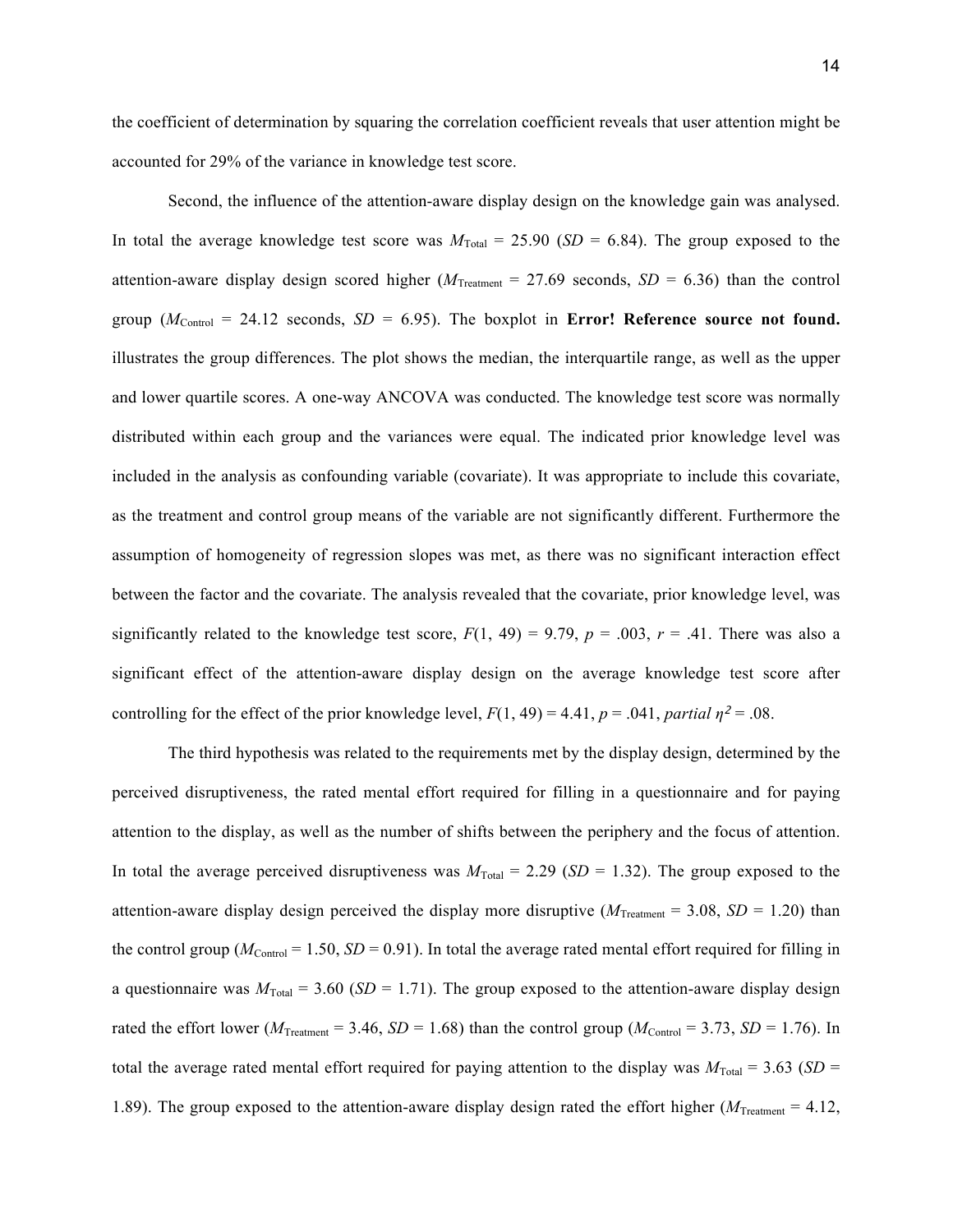$SD = 1.97$ ) than the control group ( $M_{Control} = 3.15$ ,  $SD = 1.71$ ). In total the average number of shifts between the periphery and the focus of attention was  $M_{\text{Total}} = 10.42$  (*SD* = 8.00). The group exposed to the attention-aware display design shifted more often  $(M_{\text{Treatment}} = 12.58, SD = 8.58)$  than the control group  $(M_{\text{Control}} = 8.27, SD = 6.88)$ . Independent *t*-Tests were conducted. The variables measured with scale items were also considered as interval data. The time for unlocking was normally distributed within the treatment group. The rated mental effort for paying attention to the display was normally distributed within the treatment group. The variances of both rated mental efforts and the number of shifts between the periphery and the focus of attention were equal. The tests revealed a significant difference between the groups on the perceived disruptiveness,  $t(50) = -5.36$ ,  $p < .001$ ,  $r = .60$ . There was no significant effect of the attention-aware display design on the rated mental effort required for filling in a questionnaire and for paying attention to the display nor for the number of shifts between the periphery and the focus of attention.

## **4. Discussion**

The first research question was whether an attention-aware display design could capture the user's focus of attention. The corresponding hypothesis stated that such a design attracts the attention earlier and retains the attention longer. The results show clear evidence to support this hypothesis. The group exposed to the attention-aware display design reached the second attention level significantly earlier than the control group, on average in almost half of the time. When looking at the slideshow timing, the participants in the treatment group were already attracted to pay attention after 2-3 minutes halfway through the first set of slides, while the participants in the control group on average started to pay attention after 5 minutes and thus not before the end of the first set of slides. Here the used audio notification and gamification came into effect. Most of the participants started filling in the given prequestionnaire and focused on that. When the participants in the treatment group received the first notification the majority intuitively looked for the source and found the display. The visual feedback then quickly confirmed this guess and the achievement unlocking further rewarded the action. The participants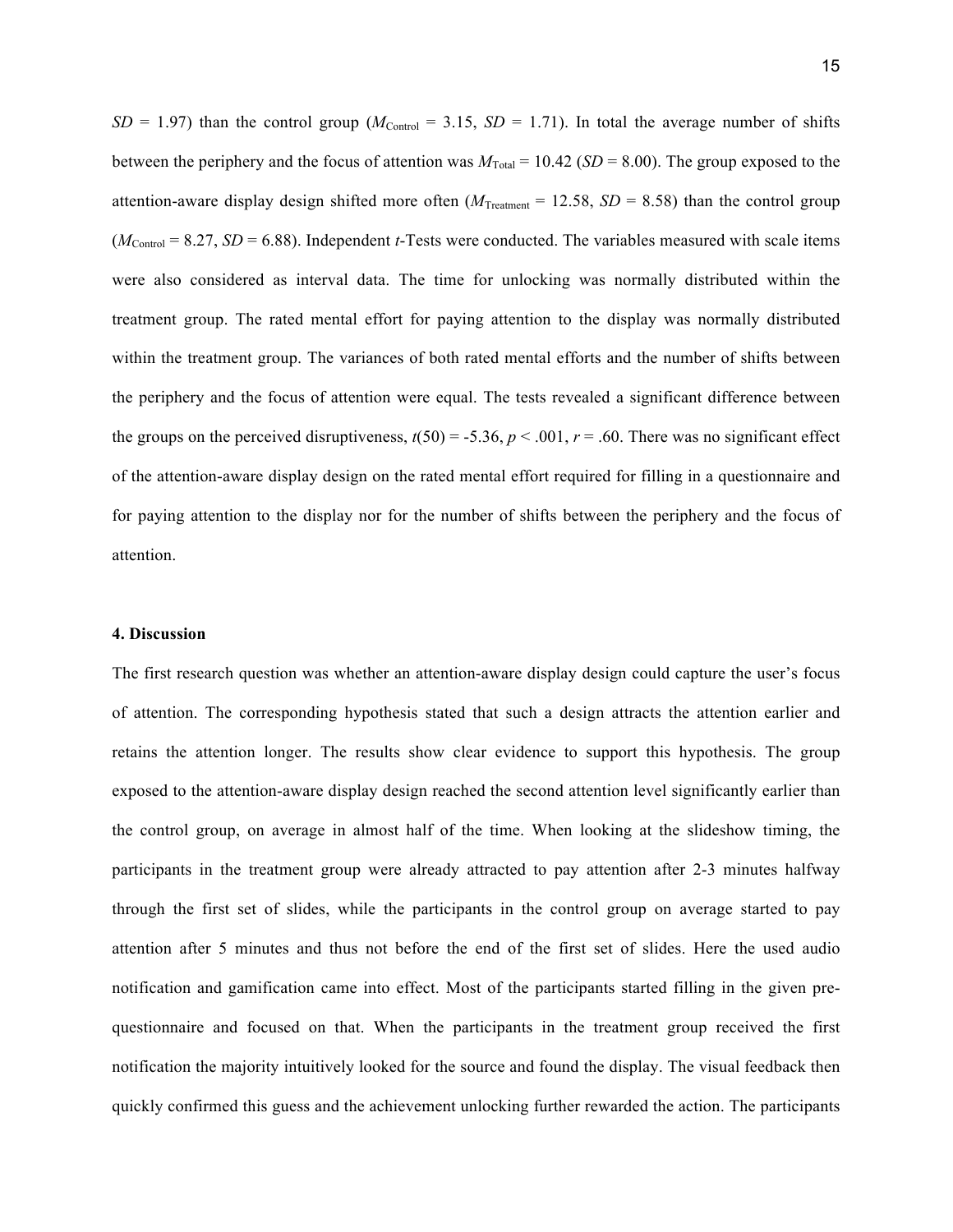in the treatment group also reached all other levels of attention (up to level 8) significantly earlier. For level 9 and 10 the group sizes get very small and the differences are not significant anymore. The number of participants reaching the levels decreased constantly from the third attention level on with a greater decrease in the control group. Only three participants from the treatment group finally reached level 11. The reported effect size increases from medium to high with each level and then decreases again for level 8. This development can be partly explained by the occurring novelty effect (Clark & Sugrue, 1988) when introducing the different elements to the treatment group. While experimenting around with the design the participants paid more attention. Consequently, the attention was also retained longer in the treatment group. The participants paid significantly more attention than the control group, on average more than twice as much. In relation to the possible maximum, the attention-aware display design captured almost 25% of the participants' attention compared to only 10% in the control group.

A limitation of the study is related to the question whether the observed effect is sustainable when participants are exposed to the same attention-aware display design multiple times. This has not been examined in this study but should be considered for future research. Another limitation of the presented study is related to the attention measurement. The user attention is measured conceptually assuming that a user pays attention to the display and the information presented whenever looking at it. Using the custombuilt attention sensor this process is even more abstracted to a level where facing the display frontally equals looking at the display and thus paying attention. Although this broad abstraction is confirmed by previous and related research, there are much more reliable measures available. A solution could be eye tracking, a technique to measure eye movements and relate them to an area on a screen or display (Holmqvist et al., 2011). The collected movement indicators, such as fixation count and total fixation duration, can be abstracted to precisely allocate user attention, possibly also for multi-user scenarios. Just recently, Yang, Chang, Chien, Chien, & Tseng (2013) investigated the visual attention of students during a multimedia presentation in a classroom. Even though eye tracking becomes less intrusive with latest technical developments (e.g., mountable remote trackers, tracking glasses), it is still more intrusive compared to the sensor method used in this study.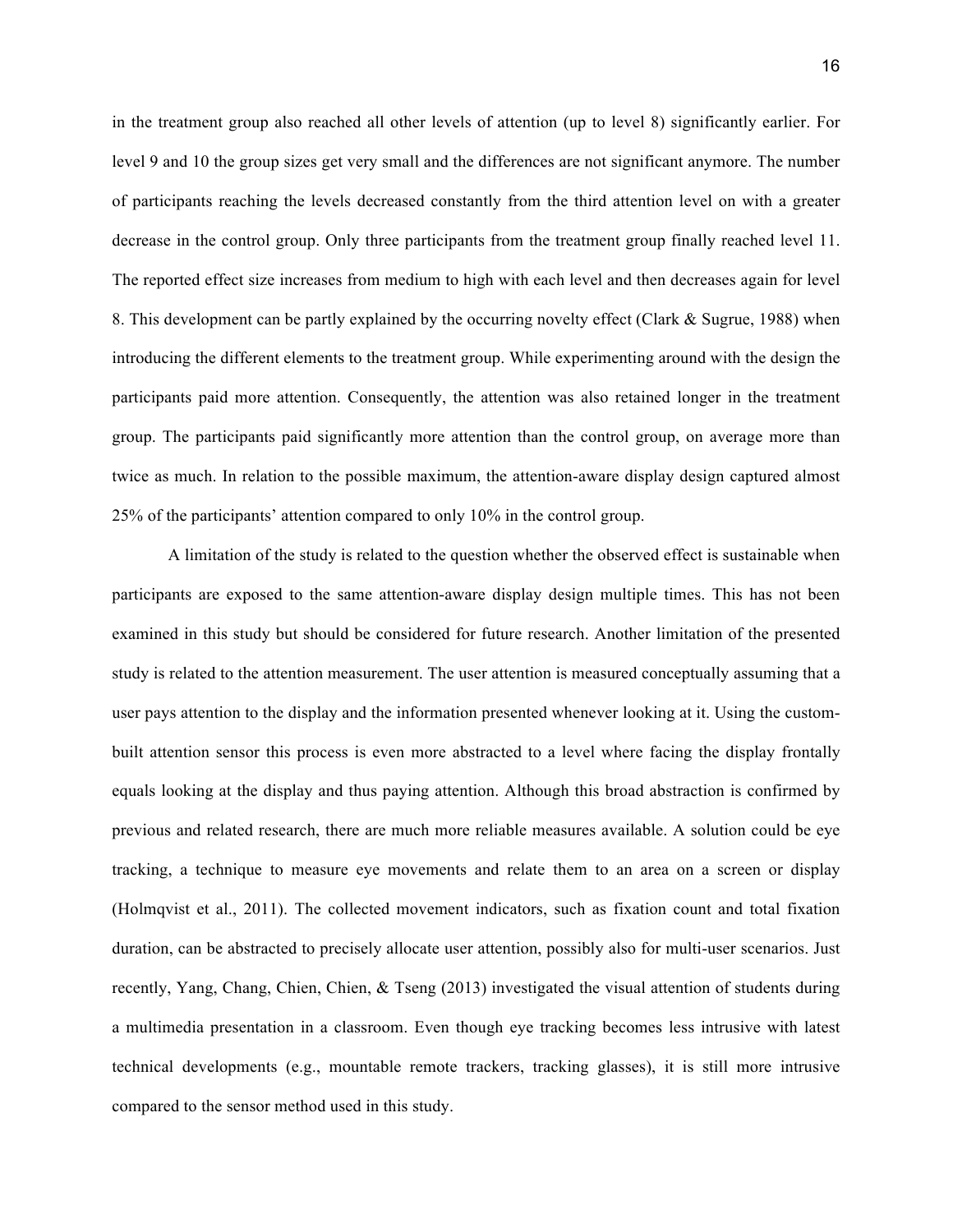After verifying that an attention-aware display design captures the user's focus of attention, the next research question asked whether this would also have an impact on the user's knowledge gain. The hypotheses were that there is a correlation between user attention and knowledge gain in general and that an attention-aware display design can facilitate this gain. The results show evidence to support both hypotheses. There is a positive relation between the amount of attention a participant paid towards the display and the participant's score in the knowledge test. Overall when participants paid more attention, their knowledge test scores (and thus knowledge gains) were higher. User attention might be accounted for only 29% of the variance in the knowledge score, so there are confounding variables that need to be considered, such as the prior knowledge level. Even taking this into account the group exposed to the attention-aware display design still scored significantly higher than the control group. This effect is medium in size. In conclusion, an attention-aware designed ambient learning display using indexical representation and interruptive notifications can attract and retain attention in such a way that the acquisition of knowledge (i.e. the comprehension of the presented information) is effectively facilitated.

The study has some limitations in this context. The presented information was mainly limited to factual knowledge. This could be improved by addressing also the conceptual or procedural knowledge dimensions and/or more complex cognitive process dimensions as defined by Anderson & Krathwohl (2001). Finally the evaluation does not go beyond the simple recall of acquired information and thus does not reveal insights into long-term learning effects, e.g. regarding a possible cognitive transfer of knowledge.

The last research question then asked whether such an attention-aware display design still meets the general ambient display requirements, such as to be unobtrusive and glanceable. The hypothesis stated that there would be no difference caused by the design. The results only partly show evidence to support this. The group exposed to the attention-aware design rated the display significantly more distracting than the control group. Here again the used audio notification and gamification came into effect. What proved to be effective to attract and retain user attention on the one hand is perceived too disruptive on the other. An adjustment is needed to find the right balance. When it comes to the perceived mental effort required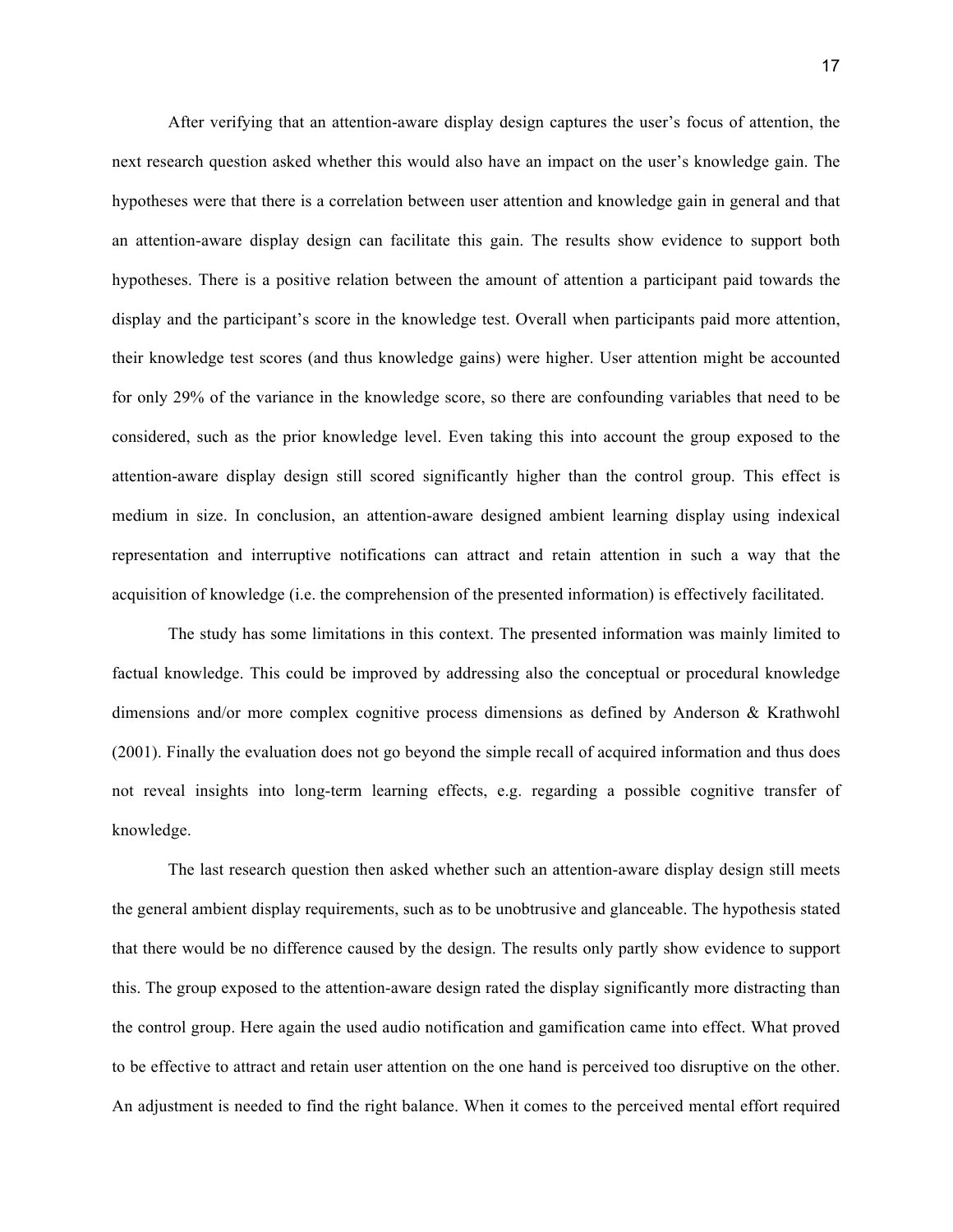for filling in the questionnaire while paying attention to the display no significant difference between the groups could be found. Although this lack of significance supports the hypothesis, the actual group ratings are controversial. For filling in the questionnaire the treatment group rated the mental effort required lower than the control group. For paying attention to the display this turned as the treatment group rated the mental effort required much higher than the control group. This gives an indication regarding the fine interplay between primary tasks or activities and different forms of attention (inattention, divided attention, focused attention). A higher attention demand lowers the effort invested in the primary task and vice versa. The hypothesis is further supported when examining the number of shifts between the periphery and the focus of attention. Due to the notifications the treatment group shifts more but the difference between the groups is not significant.

This is related to another limitation of the study. It can be argued that the used interruptive notification design was too obtrusive (even distracting) and that the observed effects are merely a result of this. The experimental prototype was design in such a way that the variations depicted borderline manifestations of the manipulated ambient display characteristics. Reproducing the effects future designs should gradually decrease the level and frequency of notification to find a right balance.

#### **5. Conclusions**

This paper described a study to evaluate the effect of an attention-aware ambient display design in a learning context. As the second empirical study into the research and development of ambient learning displays, this study was designed to further investigate previously identified research challenges. The main purpose was to design a noticeable, unobtrusive, and comprehensive display that is capable to retain user interest over time, evaluate this design in an authentic setting controlling confounding variables, and gain insights into the interplay between display design, user attention, and knowledge acquisition. The results provide evidence that an attention-aware display design attracts and retains user attention more effectively and that there is a positive relation between knowledge gain and user attention. Furthermore the design significantly facilitated the acquisition of knowledge. The experimental setting proved to be a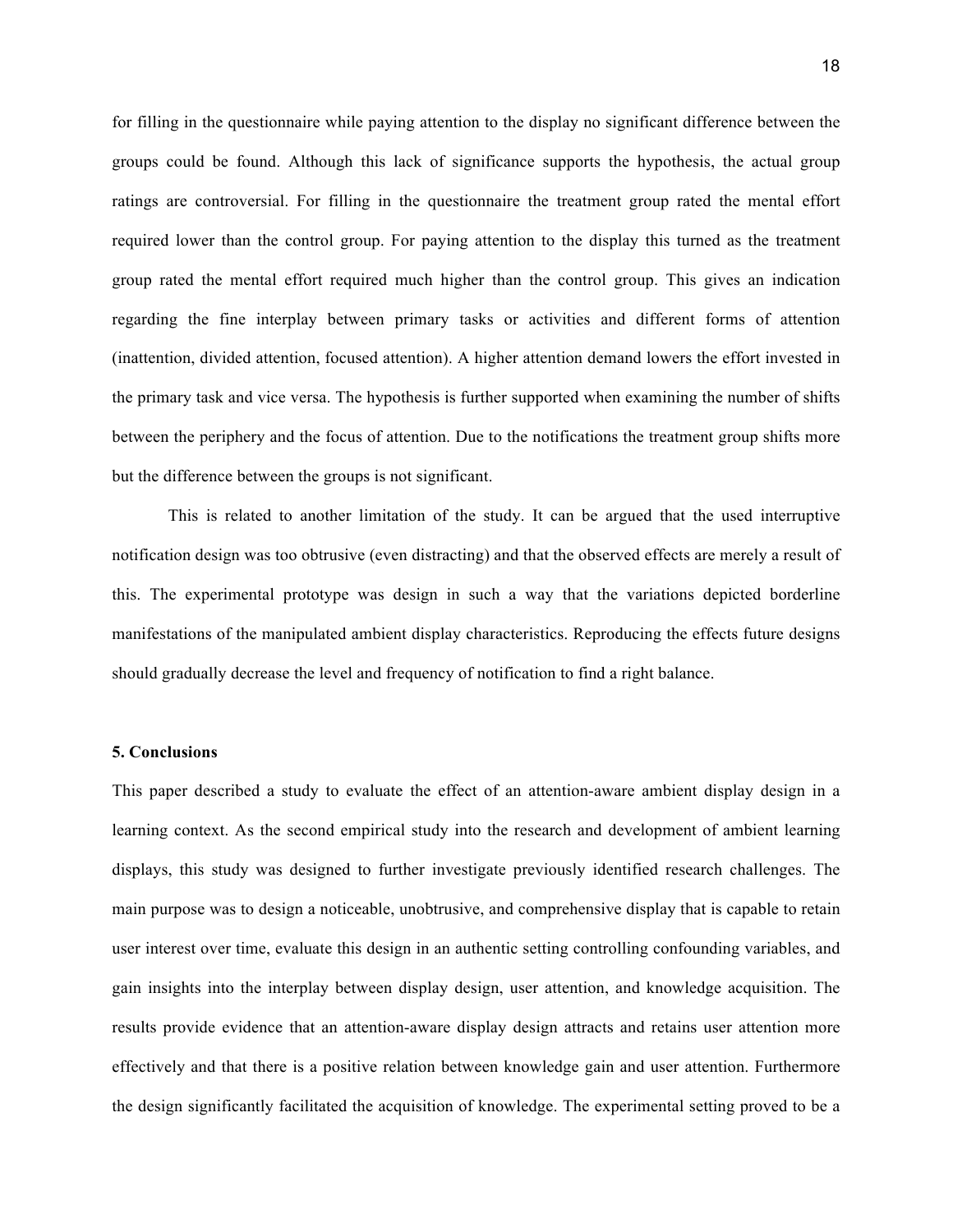good compromise between internal validity and ecological validity. The method holds the potential to be used for future evaluation studies of public displays without violating ethical guidelines. For the efficient increase of basic knowledge about activities of first responders in case of cardiac arrest the introduced ambient learning displays can be applied in semi-public contexts like waiting rooms.

The study continues the work on ambient learning displays and makes an important contribution to the field of technology-enhanced learning. We see the approach presented as a promising way to align the specific characteristics of ambient displays with the contrasting demands on technology in a learning context. Considerably more work will need to be done to determine the cognitive transfer of knowledge on the long term. Furthermore the sustainability of the observed attention effect needs to be investigated, possibly using the same experimental set up for repeated measures just altering the presented information. The next step regarding the research and development of ambient learning displays is then evaluating the next phases of audience interaction, i.e. direct and multiple interactions. Especially the effects of implicit and explicit interaction modalities should be explored in further research.

#### **References**

- Alt, F., Schneegaß, S., Schmidt, A., Müller, J., & Memarovic, N. (2012). How to evaluate public displays. In *Proceedings of the 2012 International Symposium on Pervasive Displays - PerDis '12* (pp. 1–6). New York, NY: ACM Press.
- Anderson, L. W., & Krathwohl, D. R. (Eds.). (2001). *A taxonomy for learning, teaching and assessing: A revision of Bloom's Taxonomy of educational objectives*. New York, NY: Longman.
- Björk, S., & Peitz, J. (2007). Understanding Pervasive Games through Gameplay Design Patterns. In *DiGRA 2007 - Situated Play.* In *Proceedings of the 3rd International Conference of the Digital Games Research Association* (pp. 440–448). The University of Tokyo.
- Börner, D., Kalz, M., & Specht, M. (2011). Thinking outside the box A vision on ambient learning displays. *International Journal of Technology Enhanced Learning*, *3*(6), 627–642.
- Börner, D., Kalz, M., & Specht, M. (2013a). Beyond the channel: A literature review on ambient displays for learning. *Computers & Education*, *60*(1), 426–435.
- Börner, D., Kalz, M., & Specht, M. (2013b). It Doesn't Matter, But: Examining the impact of ambient learning displays on energy consumption and conservation at the workplace. *Manuscript Accepted for Publication*.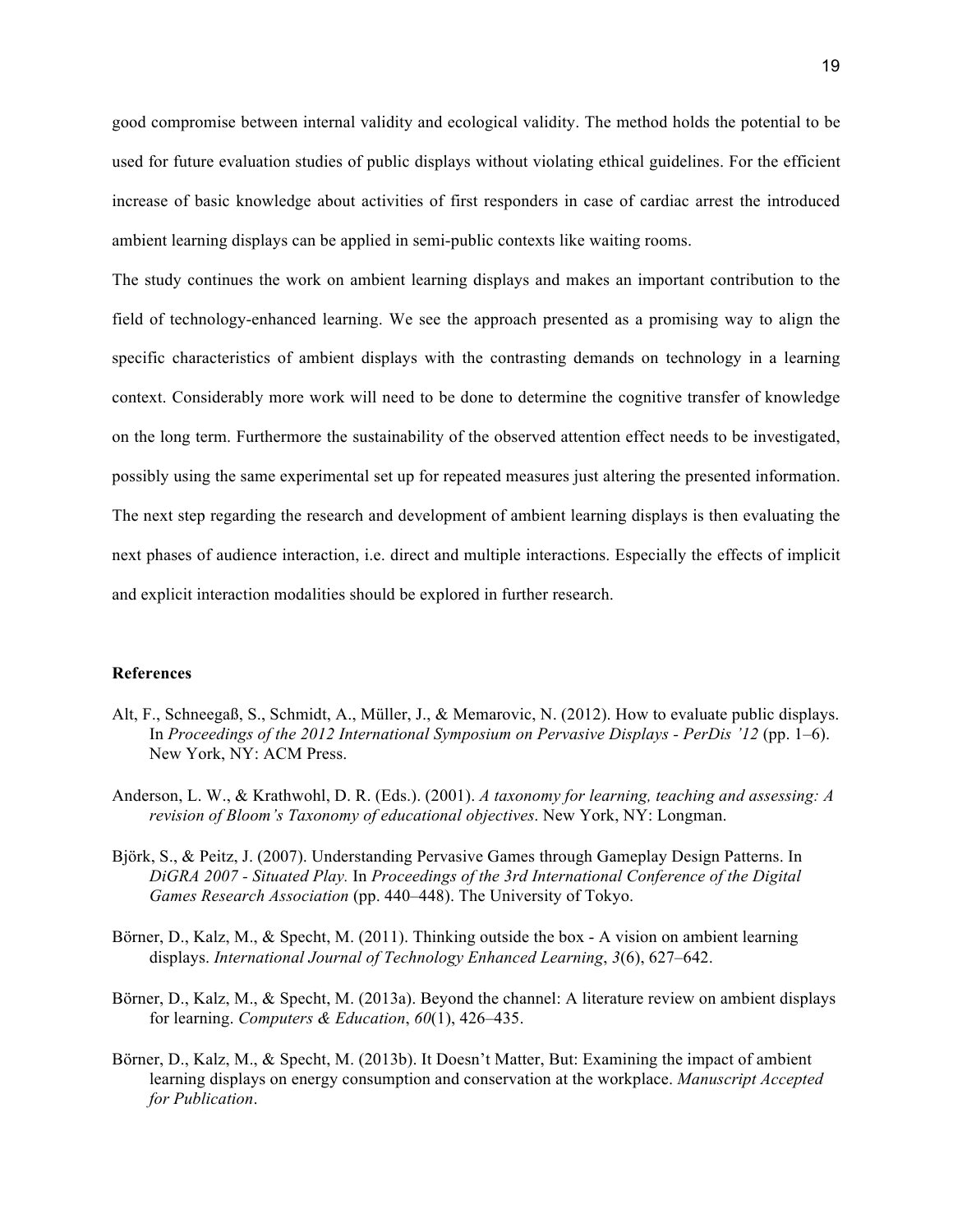- Campbell, D. T., Stanley, J. C., & Gage, N. L. (1963). *Experimental and quasi-experimental designs for research* (p. 84). Boston, MA: Houghton, Mifflin and Company. Retrieved from http://www.uky.edu/~clthyn2/PS671/CS\_part1.pdf
- Clark, R. E., & Sugrue, B. M. (1988). Research on instructional media, 1978-1988. In D. Ely (Ed.), *Educational Media Yearbook 1987-88.* Littletown, CO: Libraries Unlimited.
- Holmquist, L. E. (2004). Evaluating the comprehension of ambient displays. In *CHI '04 extended abstracts on Human factors in computing systems* (pp. 1545–1545). New York, NY: ACM Press.
- Holmqvist, K., Nyström, N., Andersson, R., Dewhurst, R., Jarodzka, H., & van de Weijer, J. (2011). *Eye tracking: a comprehensive guide to methods and measures*. Oxford: Oxford University Press.
- Kaikkonen, A., Kekäläinen, A., Cankar, M., Kallio, T., & Kankainen, A. (2005). Usability testing of mobile applications: a comparison between laboratory and field testing. *Journal of Usability Studies*, *1*(1), 4–16. Retrieved from http://lib.tkk.fi/Diss/2009/isbn9789522481900/article6.pdf
- Kalz, M., Klerx, J., Parra, G., Elsner, J., Haberstroh, M., Ternier, S., … Specht, M. (2013). EMuRgency: Addressing cardiac arrest with socio-technical innovation in a smart learning region. *Interaction Design and Architectures Journal*, *17*(2), 77–91. Retrieved from http://www.mifav.uniroma2.it/inevent/events/idea2010/index.php?s=10&a=11&link=ToC\_17\_P
- Mankoff, J., Dey, A. K., Hsieh, G., Kientz, J., Lederer, S., & Ames, M. (2003). Heuristic evaluation of ambient displays. In *Proceedings of the SIGCHI conference on Human factors in computing systems* (pp. 169–176). New York, NY: ACM Press.
- Matthews, T., Dey, A. K., Mankoff, J., Carter, S., & Rattenbury, T. (2004). A toolkit for managing user attention in peripheral displays. In *Proceedings of the 17th annual ACM symposium on User interface software and technology - UIST '04* (Vol. 6, pp. 247–256). New York, NY: ACM Press.
- Michelis, D., & Müller, J. (2011). The Audience Funnel: Observations of Gesture Based Interaction With Multiple Large Displays in a City Center. *International Journal of Human-Computer Interaction*, *27*(6), 562–579.
- Müller, J., Alt, F., Michelis, D., & Schmidt, A. (2010). Requirements and design space for interactive public displays. In *Proceedings of the international conference on Multimedia - MM '10* (p. 1285). New York, NY: ACM Press.
- Paas, F. G. W. C. (1992). Training strategies for attaining transfer of problem-solving skill in statistics: A cognitive load approach. *Journal of Educational Psychology*, *84*, 429–434.
- Paas, F. G. W. C., Tuovinen, J. E., Tabbers, H., & Van Gerven, P. W. M. (2003). Cognitive load measurement as a means to advance cognitive load theory. *Educational Psychologist*, *38*, 63–71.
- Pousman, Z., & Stasko, J. (2006). A taxonomy of ambient information systems: four patterns of design. In *Proceedings of the working conference on Advanced visual interfaces* (pp. 67–74). New York, NY: ACM Press.